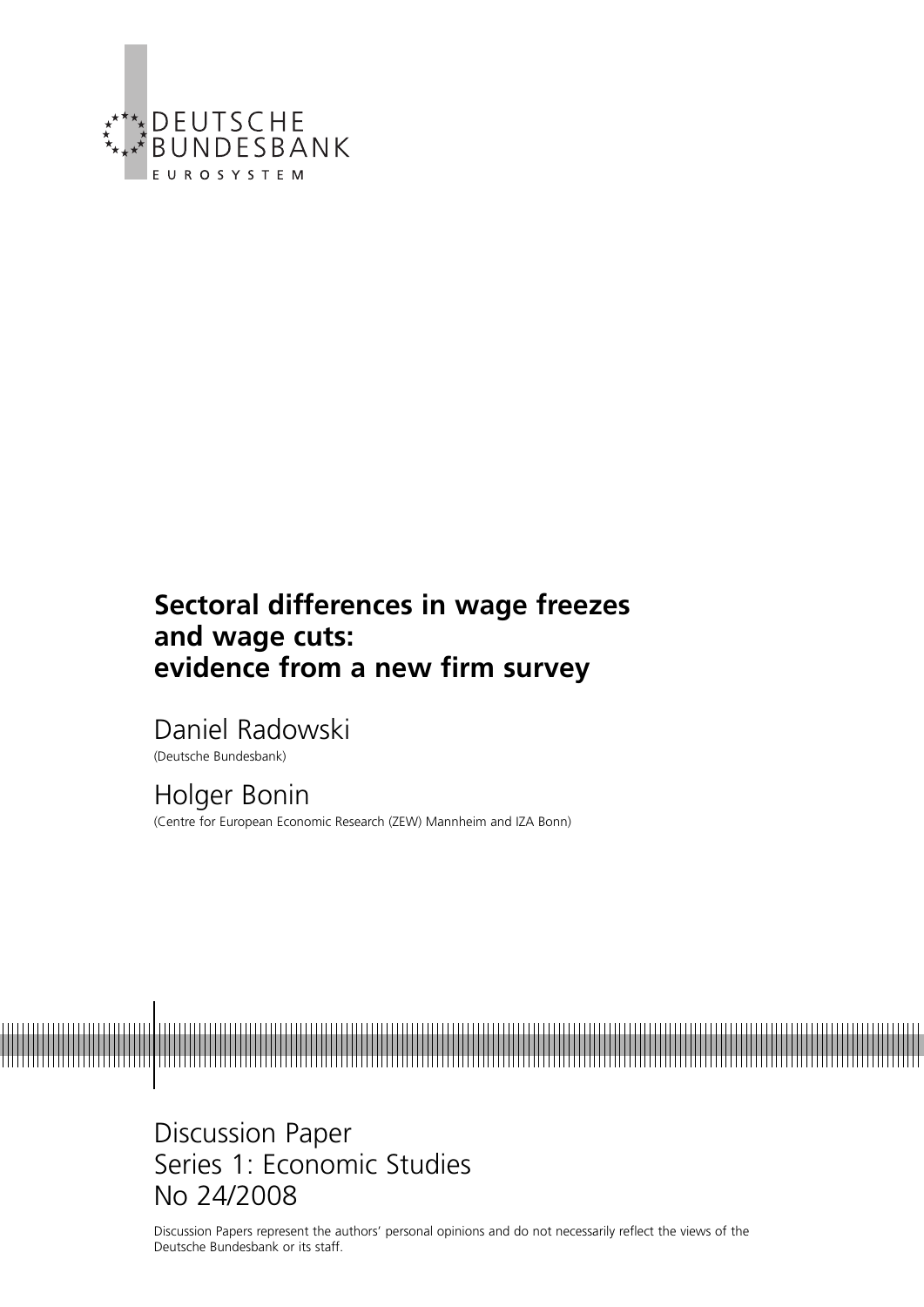**Editorial Board:** Heinz Herrmann

 Thilo Liebig Karl-Heinz Tödter

Deutsche Bundesbank, Wilhelm-Epstein-Strasse 14, 60431 Frankfurt am Main, Postfach 10 06 02, 60006 Frankfurt am Main

Tel +49 69 9566-0 Telex within Germany 41227, telex from abroad 414431

Please address all orders in writing to: Deutsche Bundesbank, Press and Public Relations Division, at the above address or via fax +49 69 9566-3077

Internet http://www.bundesbank.de

Reproduction permitted only if source is stated.

ISBN 978-3–86558–461–8 (Printversion) ISBN 978-3–86558–462–5 (Internetversion)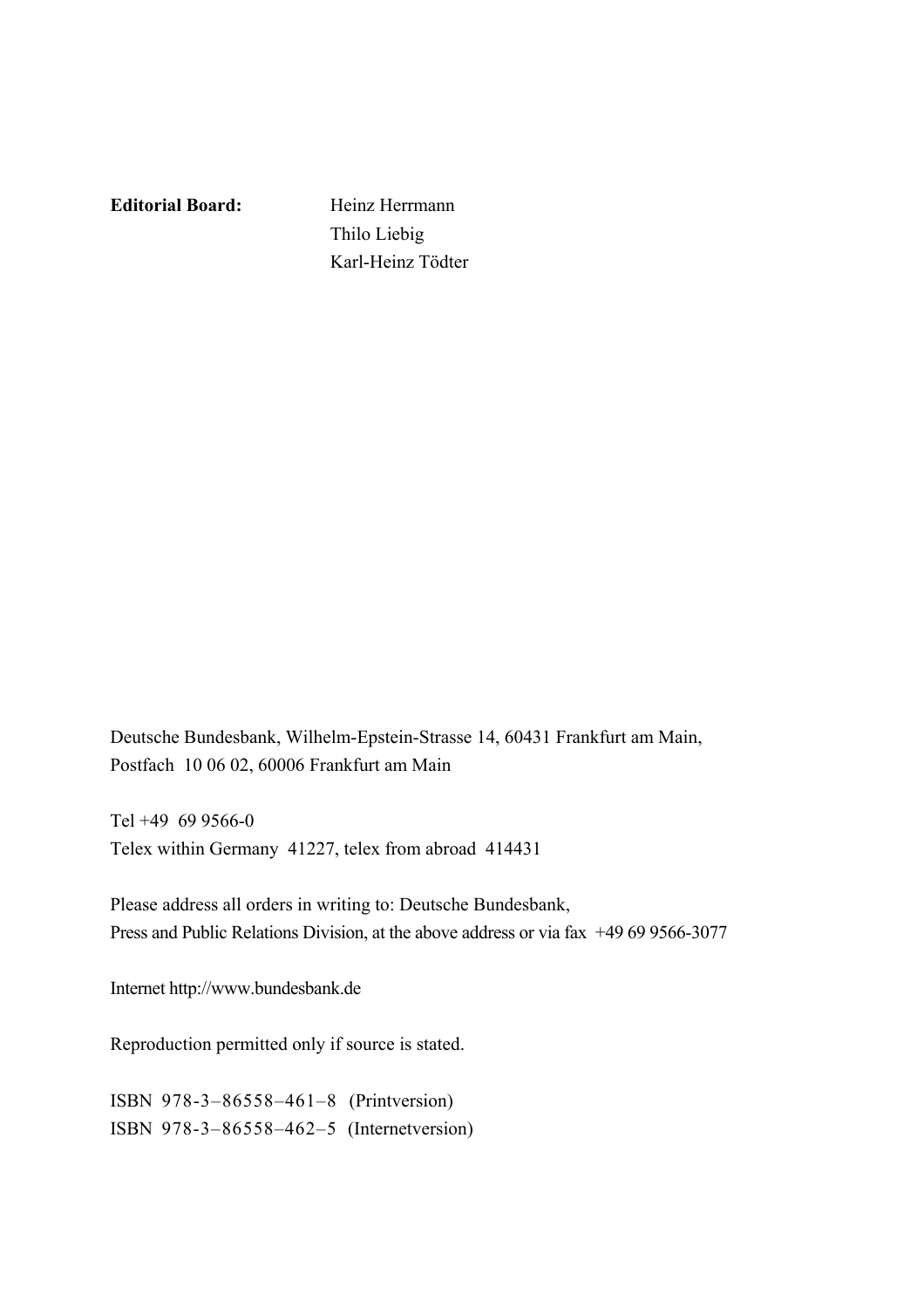#### **Abstract:**

The paper provides evidence concerning incidence and sources of nominal wage rigidity in services and manufacturing, using a new and large employer survey on wage and price setting behaviour for Germany. We observe that wage freezes are more frequent in services than in manufacturing, whereas wage cuts are less frequent. The significant sector gaps do not vanish after controlling for relevant firm characteristics influencing the incidence of wage freezes and wage cuts, notably coverage by collective agreements and the degree of price competition on the product market. An analysis of firms' view on the reasons preventing wage cuts suggests that specific fear of excess worker turnover could explain distinct wage setting behaviour in services.

**Keywords:** Nominal Wage Rigidity, Efficiency Wages, Manufacturing and Services, Germany **JEL Classification:** J31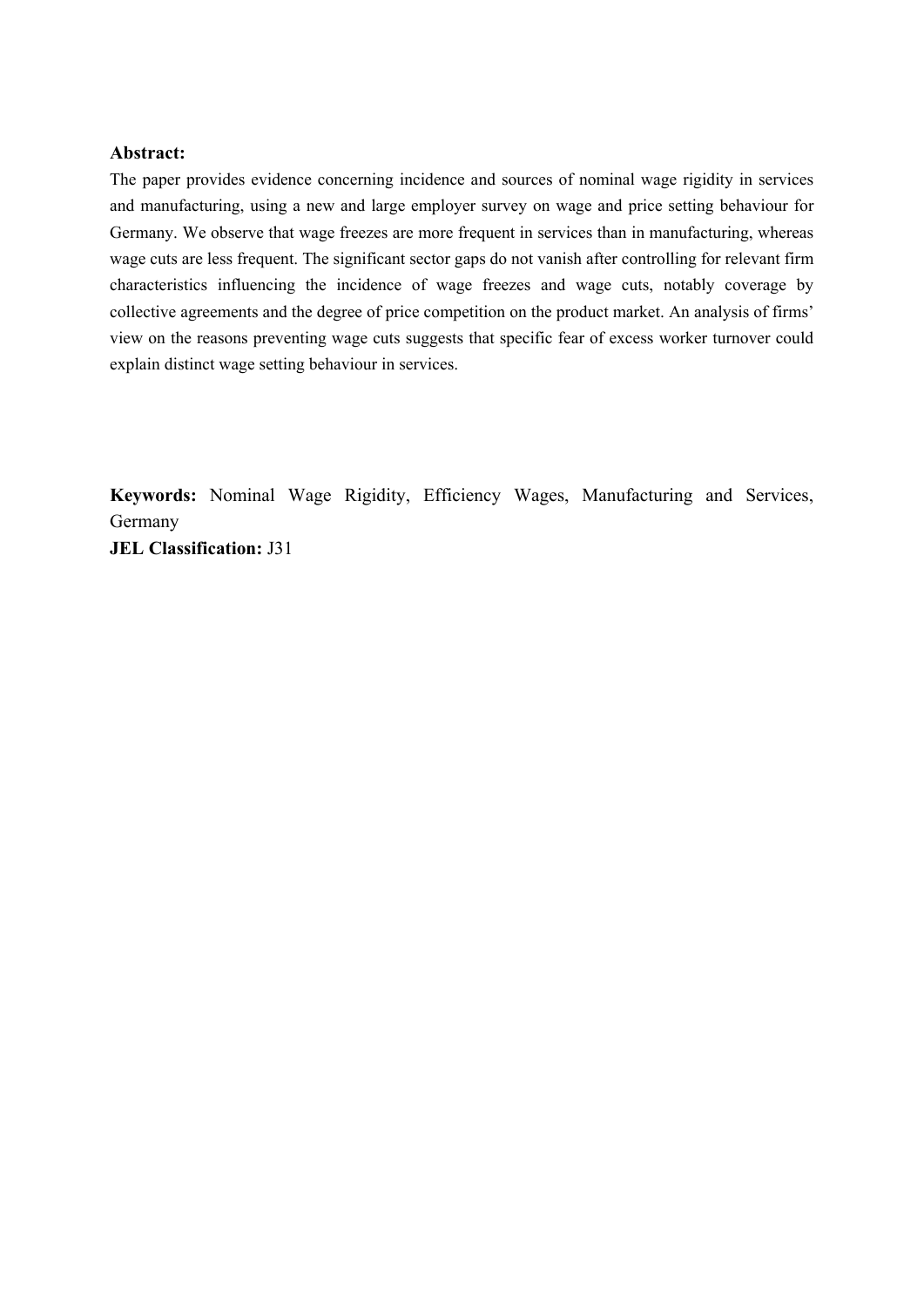# **Non-technical summary**

Downward rigid wages are of major importance in economic policy and are severely discussed in the public. Especially in Germany, where the nominal wage level is above that of its main international competitors, economists often recommend to freeze or lower nominal wages, at least in adverse economic conditions. This study first analyzes how often nominal wages are frozen or cut. Wage cutting appears as a rather rare event. Over a five year time span, only about 16% of firms in manufacturing and 13% of firms in services ever cut their wages. Compared to wage cuts, wage freezes are much more frequent. They occur three times as often as wage cuts in manufacturing, and more than four times as often in services. Taken together, the evidence suggests that German firms have become quite flexible in the last five years to adjust at the wage margin when poor business conditions required it.

Wage freezes are more frequent in services than in manufacturing, whereas wage cuts are less frequent. These significant sector differences do not vanish if one controls for individual firm characteristics influencing the incidence of wage freezes and wage cuts, notably coverage by collective agreements and the degree of price competition on the product market.

Which reasons prevent the firms from cutting their wages? In case of wage cuts, three-fourths of the employers fear the decreasing morale and the poorer effort and/or service of their employees. Additionally, about 60% of firms refer to labour legislation and 40% to collective wage agreements. The key difference between the responses of manufacturing and services appears in the realm of worker turnover. One third of the services firms fear increasing quits and excess worker turnover. This reason could explain fewer wage cuts in services. According to our empirical estimates, this argument is mentioned much more frequently by services firms than by manufacturing firms, even after accounting for the differences in relevant firm characteristics. The sector specific effect probably reflects the fact that actual worker turnover rates in services are much higher – more than twice as high, in our data – than in manufacturing.

The survey includes a wide range of services. Therefore, within the service sector the incidence of nominal rigidity broadly varies. Wage freezes are most frequent in the IT sector where the relevant labour market is generally very flexible, and least frequent in real estate activities. Results for wage cuts are the same, as the latter occur most often in the IT sector and quite rarely in real estate activities.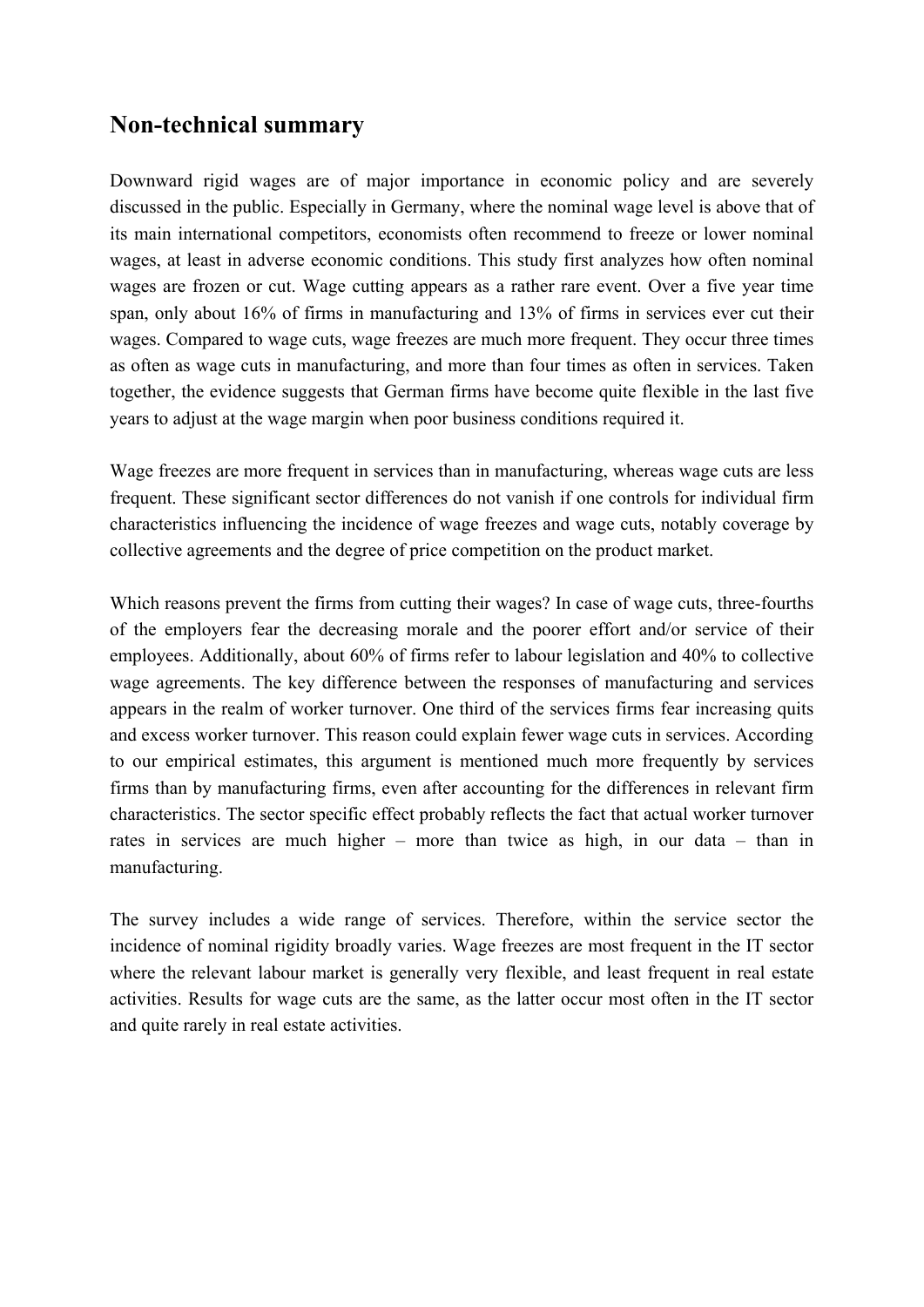# **Nicht-technische Zusammenfassung**

Starre Löhne sind häufig Gegenstand der wirtschaftspolitischen Diskussion. Aufgrund des im internationalen Kontext vergleichsweise hohen Lohnniveaus in Deutschland wird dort oft gefordert, die nominalen Löhne sollten nicht weiter steigen oder sogar sinken. In der vorliegenden Studie gehen wir anhand einer neuen Umfrage zum Lohn- und Preissetzungsverhalten deutscher Firmen zunächst der Frage auf den Grund, wie häufig Nominallöhne eingefroren oder gekürzt werden. In den letzten fünf Jahren wurden die nominalen Löhne im Verarbeitenden Gewerbe und im Dienstleistungsgewerbe in 16% bzw. 13% der befragten Unternehmen gekürzt. Wesentlich häufiger wurden die Löhne allerdings eingefroren, und zwar mit 46% dreimal so oft im Verarbeitenden Gewerbe und mit 57% viermal so oft im Dienstleistungssektor. Diese Ergebnisse zeigen, dass die deutschen Unternehmen im Beobachtungszeitraum flexibler geworden sind und ihre Löhne einer schlechten Geschäftslage entsprechend anpasst haben.

Während das Nominallohnniveau also häufiger im Verarbeitenden Gewerbe als im Dienstleistungssektor abgesenkt wird, verhält es sich mit stagnierenden Löhnen genau umgekehrt. Dieser Sektorenunterschied bleibt auch dann bestehen, wenn in Regressionen für individuelle Firmencharakteristika, welche auf die gekürzten und stagnierenden Löhne einwirken, kontrolliert wird, wozu insbesondere der Deckungsgrad der Tariflöhne und der Wettbewerbsgrad der Preise auf dem Gütermarkt gehören.

Welche Gründe halten Firmen davon ab, die Löhne ihrer Mitarbeiter zu kürzen? In den Antworten der Firmen zeigt sich, dass Dreiviertel der Arbeitgeber befürchten, die Stimmung der Belegschaft könne im Falle von Lohneinschnitten sinken und die Mitarbeiter könnten ihr Engagement deutlich einschränken. Auch arbeitsrechtliche Vorschriften (60%) und kollektive Tariflohnverträge (40%) hindern die Unternehmen daran, die Löhne ihrer Mitarbeiter zu kürzen. Der wesentliche Unterschied zwischen Dienstleistern und Industrie liegt allerdings in der befürchteten Personalfluktuation. Ein Drittel der Dienstleister sorgt sich vor einem Weggang der besser qualifizierten Mitarbeiter und damit verbundener höherer Kosten der Einstellung und Einarbeitung neuer Mitarbeiter. Diese Sorge vor übermäßiger Personalfluktuation dürfte ein entscheidender Grund dafür sein, weshalb unter den Dienstleistern seltener Lohnkürzungen beobachtet werden als im Verarbeitenden Gewerbe. Dieser Effekt spiegelt auch die höhere Fluktuation der Arbeitnehmer unter den Dienstleistern wieder.

Die in der Umfrage erfassten Dienstleisterbranchen sind sehr heterogen. Werden die einzelnen Branchen in ihrer Vielfalt genauer analysiert, so ist festzustellen, dass die jeweiligen nominalen Lohnrigiditäten sehr unterschiedlich ausgeprägt sind. Stagnierende Löhne sind beispielsweise auf dem flexiblen Arbeitsmarkt des IT-Sektors wesentlich häufiger anzutreffen als im Grundstücks- und Wohnungswesen. Analog fällt das Ergebnis bei den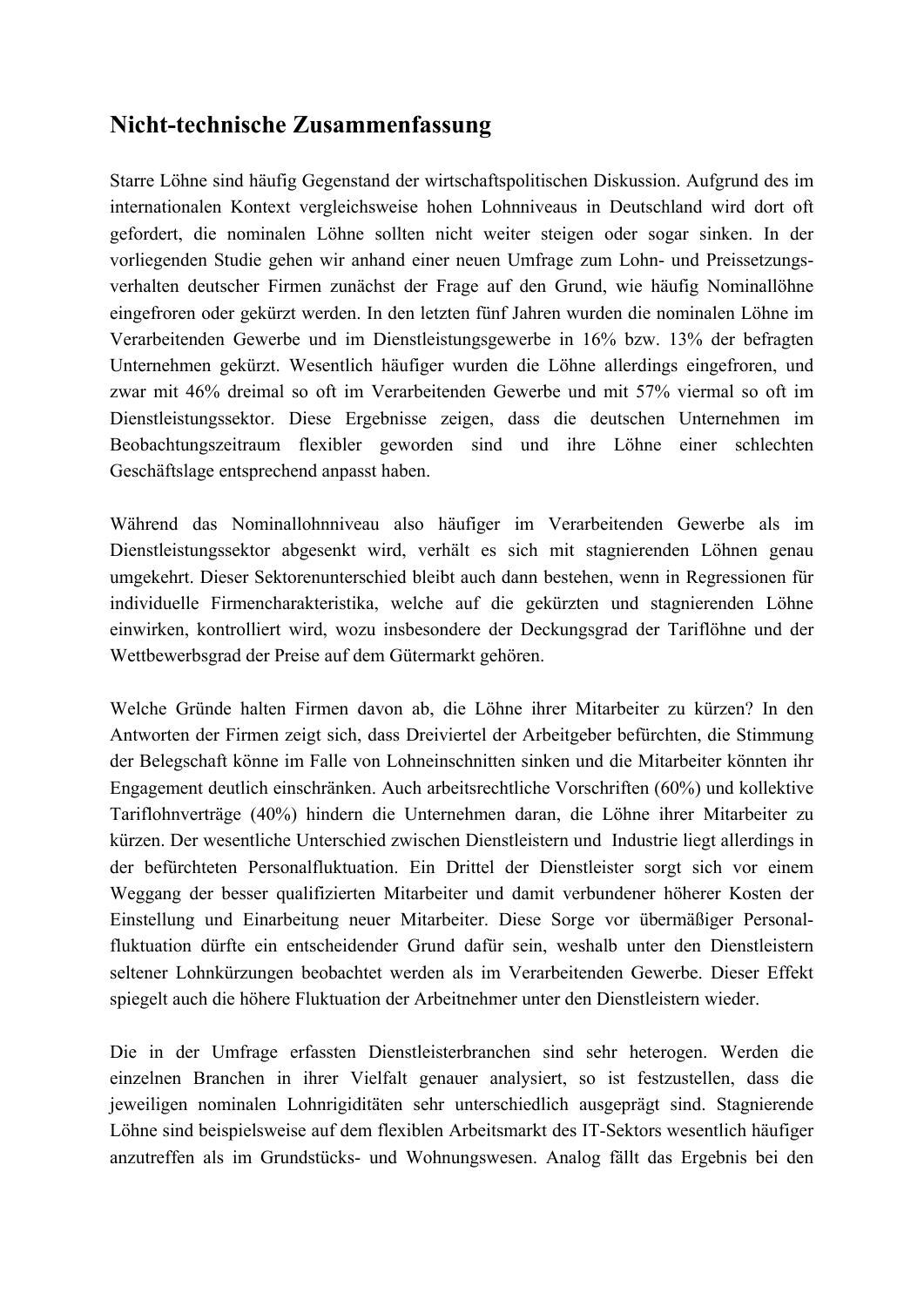Lohnkürzungen aus, die am häufigsten im IT-Sektor und am seltensten im Grundstücks- und Wohnungswesen auftreten.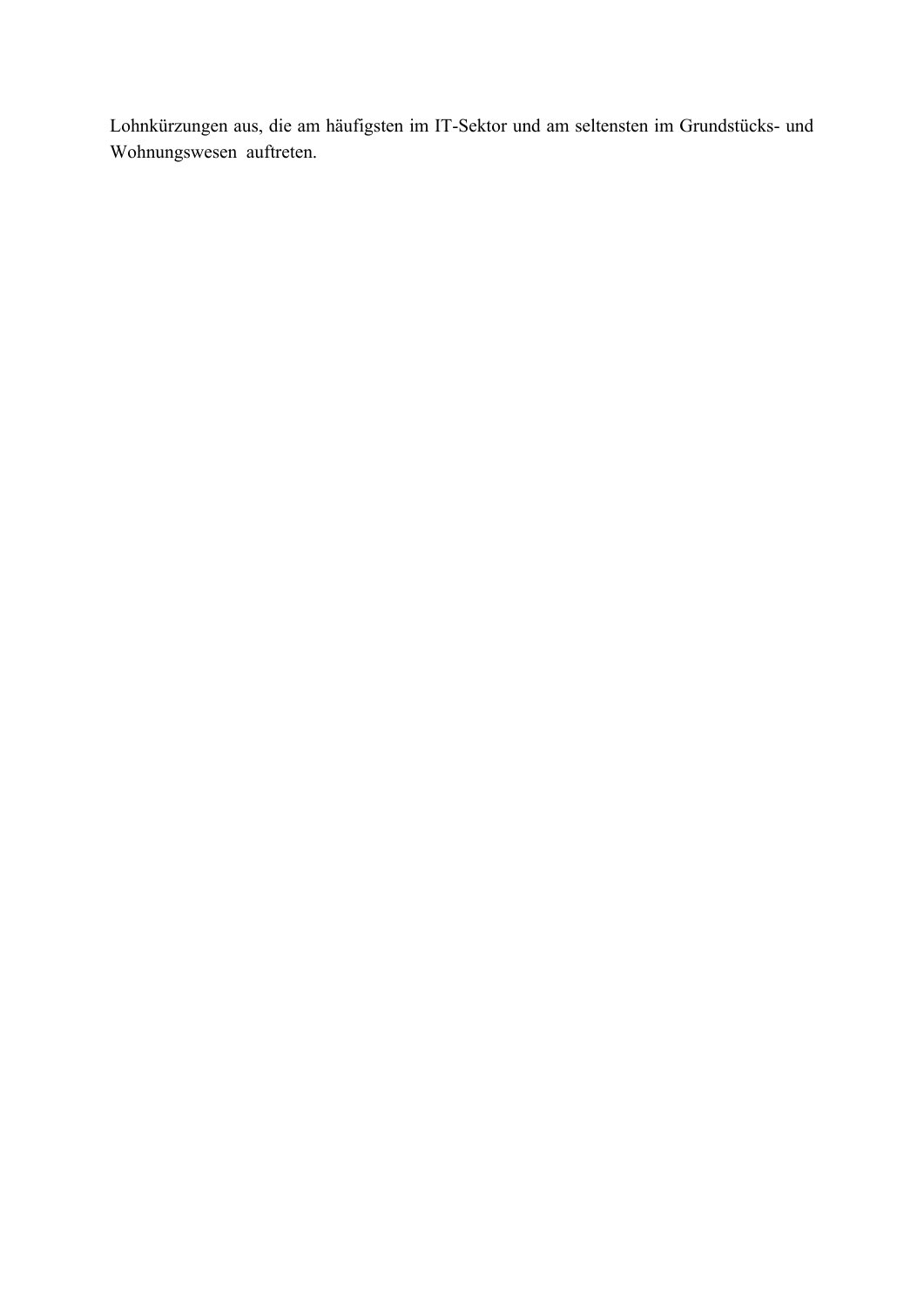# **Contents**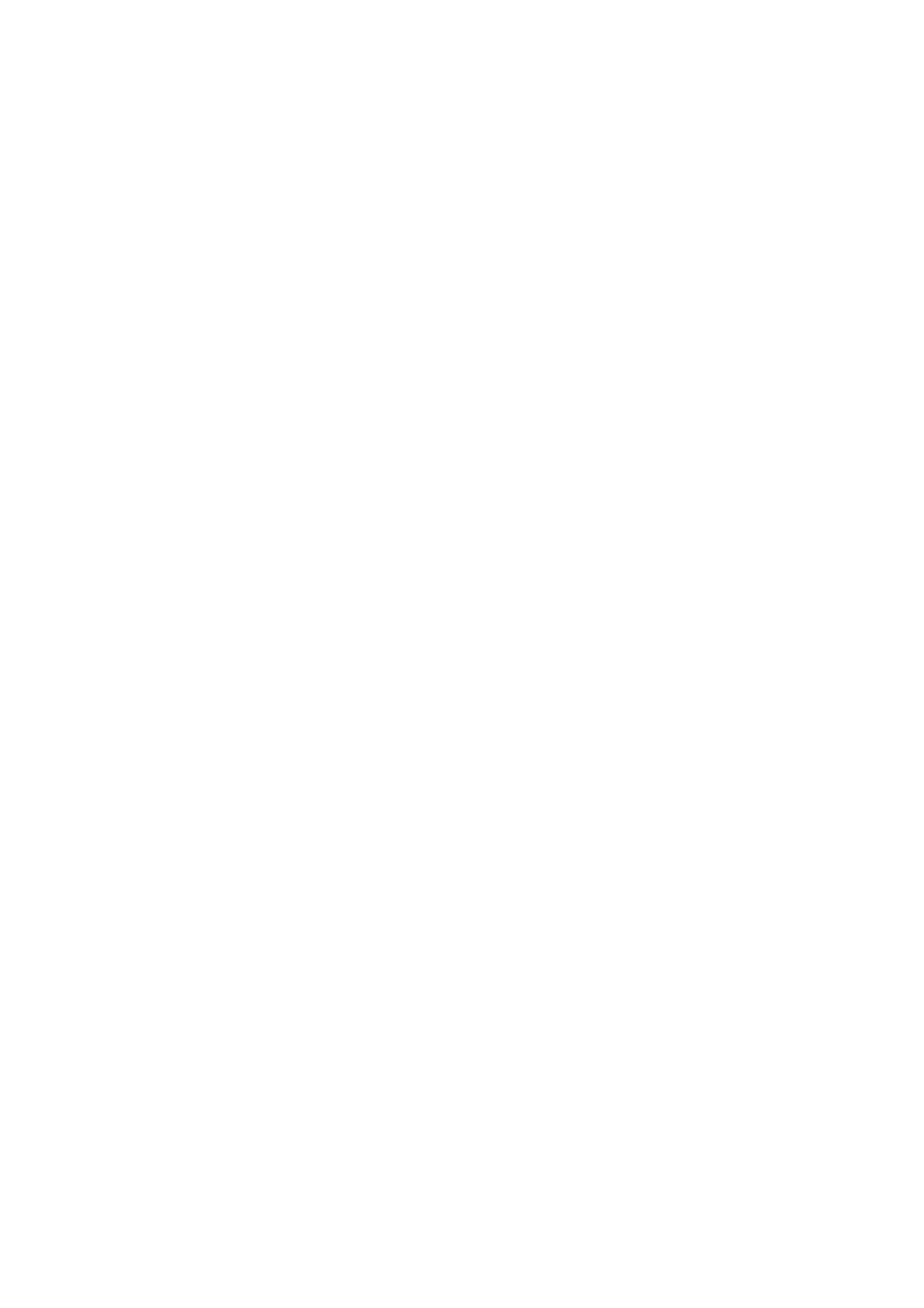# **Sectoral Differences in Wage Freezes and Wage Cuts: Evidence from a New Firm Survey1**

### **1. Introduction**

This paper provides insight into the nature of wage rigidity using direct evidence from a new and large employer survey on wage and price setting behaviour for Germany. The core interest is in two dimensions. First, how frequent are wage freezes and wage cuts? Second, why do firms shy away from not raising wages? The paper adds to the literature which has concentrated on the manufacturing sector by focusing on services. In particular, we analyze whether there is less wage rigidity in services than in manufacturing where we expect wages to be less flexible due to a lower labour share and a higher degree of unionization. We also analyze whether the sources of wage rigidity are the same or different in the two sectors.

Downward wage rigidity, or rather the incidence of nominal wage cuts or freezes, is an emerging field of study. There are two strands in the literature. One is micro econometric studies, starting with Kahn (1997), which seek to estimate frequency and size of nominal wage rigidities on the basis of individual wage change data. The evidence from this literature is hard to generalize, due to country and time effects. Empirical estimates for the incidence of downward nominal wage rigidity in Germany are in the range of  $2\%$  to  $28\%$ .<sup>2</sup> It seems that results depend on the respective micro data base and especially on the methodological approach. For example, estimates by Beissinger and Knoppik (2001) suggest that nominal wage rigidity is quite common in Germany. In contrast, results presented by Bauer et al. (2007) imply that this type of nominal rigidity is rather infrequent, if one allows for a second type of downward wage rigidity, real or contractual rigidity, that may occur in the positive domain of the wage change distribution.

The micro econometric literature provides little evidence on sector-specific wage rigidity. An exception is Bauer et al. (2003) who observe substantial variation of real or contractual rigidity across twelve private sectors in West Germany. According to their estimates, wages are least flexible in societal services and most flexible in construction. For Belgium, Fuss and Wintr (2008) show that wages, employment and hours are less responsive to variations in firm-level productivity in the service sector than in other sectors. In a cross-country study, Messina et al. (2008) estimate sector effects on downward wage rigidity, and confirm that

<sup>1</sup> <sup>1</sup> Corresponding Author: Daniel Radowski, Deutsche Bundesbank, email: daniel.radowski@bundesbank.de. The opinions expressed in this paper do not necessarily represent the views of the Deutsche Bundesbank or its staff. We thank the participants of the Eurosystem Wage Dynamics Network, the Joint Research Workshop at the Österreichische Nationalbank, the Research Seminar of the Deutsche Bundesbank, the Research Seminar of the RWI Essen and the Macro Workshop at The University of Tokyo for their helpful comments and suggestions. The usual disclaimer applies.

<sup>&</sup>lt;sup>2</sup> Bauer et al. (2007) display 28.4% in 2000 in the private sector (Table 4, p.28), Beissinger and Knoppik (2005) 28% for 1994-2001 (Table 5, p.29), Corneließen and Huebler (2008) an average of only 2% for 1984-2004 (Table 2, p.218). Bläs (2008) even discovers 59-78% for blue collars and 70-86% for white collars (p.47).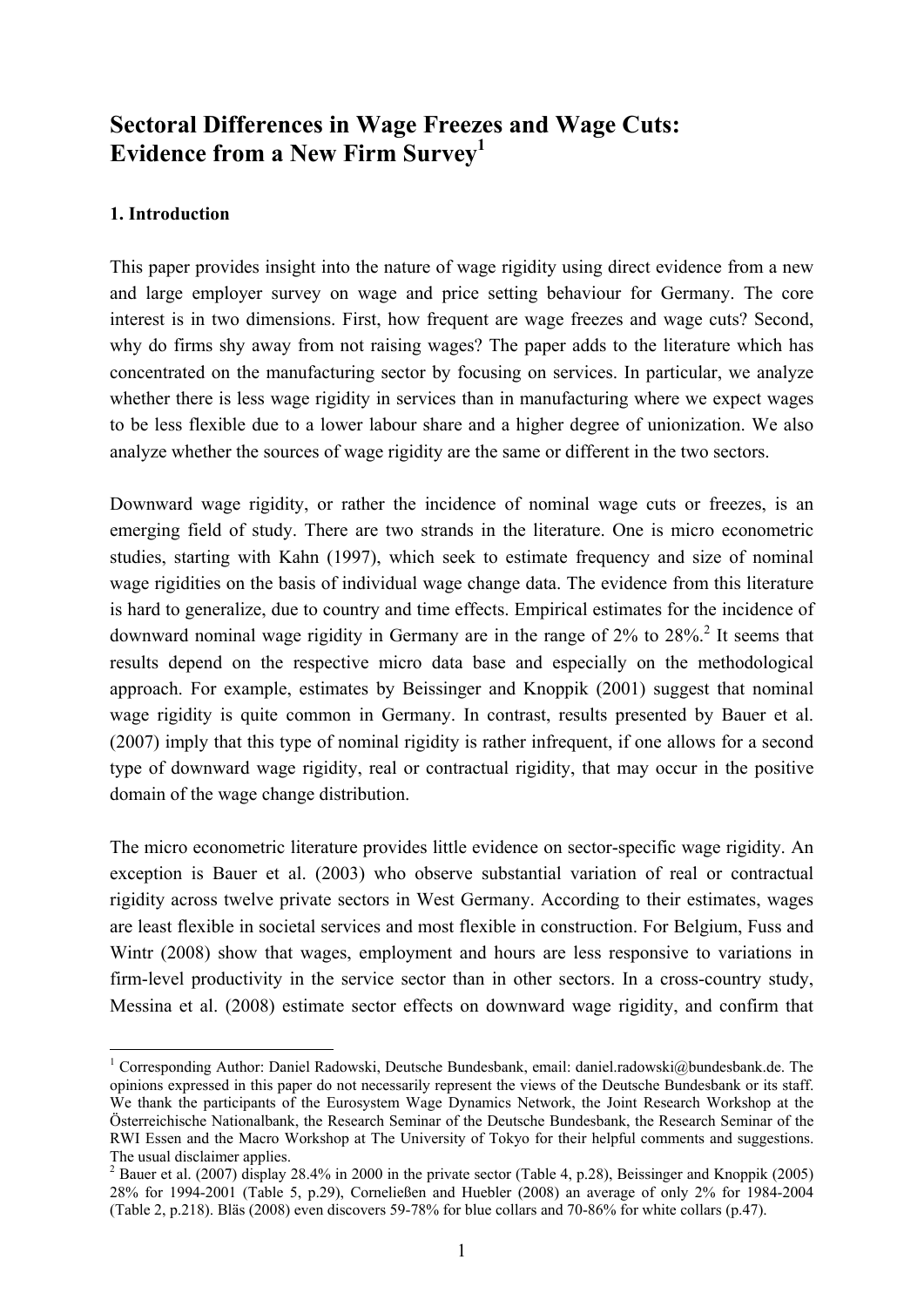workforce composition and unions' role in wage negotiations are important drivers of downward nominal wage rigidity.

A second strand of the literature is based on firm level survey data. The focus of the survey literature is typically on the relevant sources of wage rigidity, i.e. not cutting wages when the firm would prefer to do so. This line of research started with case studies (Kaufman (1984), Blinder and Choi (1990)). Campbell and Kamlani (1997) focused on five prominent explanations of wage rigidity and introduced three skill groups of labour. The most important explanation according to their study is based on adverse selection in quits and on the effect of wages on effort. The latter effect is stronger for low-skilled than for high-skilled workers. Bewley (1999) carried out free-form interviews with stake holders to find that U.S. employers avoid wage cuts because they expect that they would demoralize workers and reduce workers' effort. A core result by Zoega and Karlsson (2006) is that managers avoid wage reductions in slumps because they fear that the most experienced or productive workers would leave the firm, and that there would be excess quitting. Agell and Bennmarker (2007) explore a random survey of Swedish human resource managers to show that the reasons for wage rigidity differ between larger and smaller establishments, and that there are significant complementarities between efficiency wages and bargaining strength. For Germany, studies by Pfeiffer (2003) and Franz and Pfeiffer (2005, 2006) find evidence for labour union contracts and implicit contracts as important sources of wage rigidity for the medium and less skilled. However, these results are drawn from a rather small survey of firms operating in a few sectors only.

This paper explores German data drawn from a new and comparatively large employer survey. This survey was initiated by the Wage Dynamics Network (WDN), a Eurosystem research network coordinated by the European Central Bank. Experts from 17 European National Banks developed a harmonized employer survey on wage and price setting behaviour, which was carried out independently in each country.

Two papers explore the international dimension of the survey. Babecký et al. (2008) show that European employers rarely cut wages. They make frequent use of other, more flexible components of compensation to adjust labour costs. According to Druant et al. (2008), wages are stickier, i.e. adjust less frequently, in services firms than in manufacturing firms.

This research, which has been undertaken as part of the WDN, focuses on the within country variation using the German part of the survey. It extends the literature by adding comparative information on the incidence and sources of nominal wage rigidity by sector.

The remainder of the paper is structured as follows. Section 2 describes the survey and data set. Section 3 presents the empirical results. Section 4 concludes.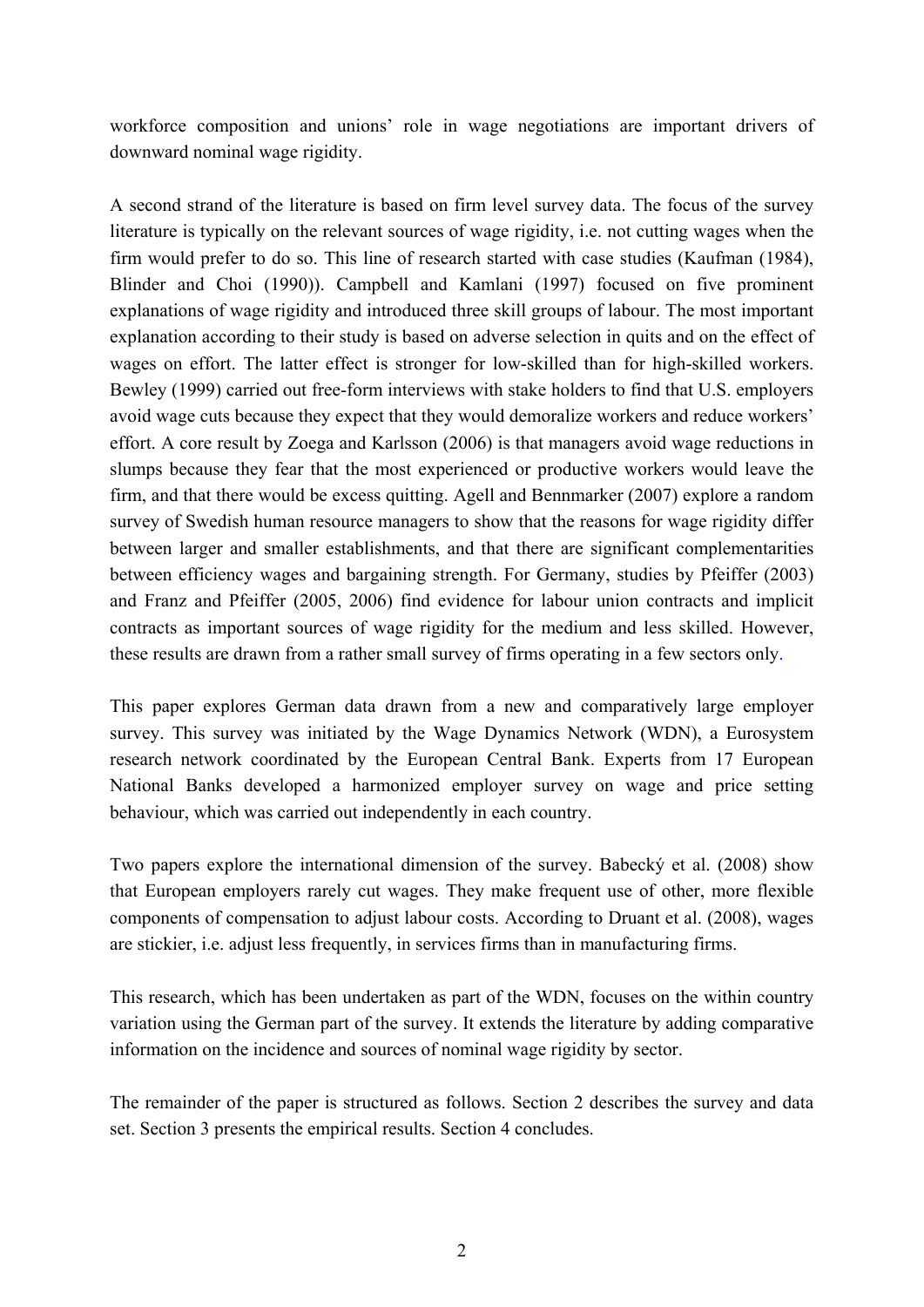#### **2. Sample and Survey**

The survey on wage and price setting was carried out, on behalf of the Deutsche Bundesbank, by the *ifo Institute*, Munich, in November 2007. The questionnaire was sent out in written form to the participants of the monthly ifo business cycle survey in manufacturing and services. The information was normally given by CEOs, controllers and personnel managers. Altogether, about 4,600 German firms were asked to participate, thereof 3,100 from manufacturing and 1,500 from service industries. Firms report for product groups, which in most cases coincide with plants. Most firms are single plant firms. Large plants reply for several product groups separately. In firms with several plants, the largest product group was selected for this special survey. The service sector covered in our sample is quite heterogeneous. It ranges from labour-intensive branches like hotels and restaurants to publicoriented branches like waste disposal.

The overall response rate in the survey was about 39% in manufacturing and 44% in services. Response rates were especially high among those firms that regularly participate in the standard ifo business cycle survey.<sup>3</sup> A disadvantage of the ifo business cycle survey is that sampling is not fully representative but "by purpose" due to historical reasons.<sup>4</sup>

The survey delivers a range of basic firm characteristics like firm size, firm age, location (East or West Germany), export share, labour cost share and worker turnover. The data also contains information on worker structure including employment by level of education, type of contract (permanent or fixed term) and working time (part-time or full-time). Some information on the relevant product market, like intensity of price competition and the price setting mechanism, is included.

Descriptive statistics in Table 1 reveal the expected differences between firms in industries and services. Services sector firms are much smaller and younger. Export shares are significantly higher in manufacturing. Services are usually more labour intensive. The labour cost share is on average about 43% in services, compared to 32% in manufacturing. To some degree, the labour cost gap reflects the markedly higher share of less educated, blue collar workers in manufacturing. Manufacturing firms are broadly covered by collective agreements (43%). In contrast, only 38% of services firms apply collective wage contracts, reflecting a lower degree of unionization.

<sup>1</sup>  $3$  Quality of responses is in general very good. For the empirical analysis, we only lose 1.6% of the original data due to missing or inconsistent observations.

<sup>&</sup>lt;sup>4</sup> Germany had no firm register before 1995, so random sampling was impossible. Instead, researchers had to decide deliberately which firm to ask, for example, based on published sales figures. This is called sampling by purpose or purposive sampling. In recent years, the sample has been refreshed carefully to make it more representative.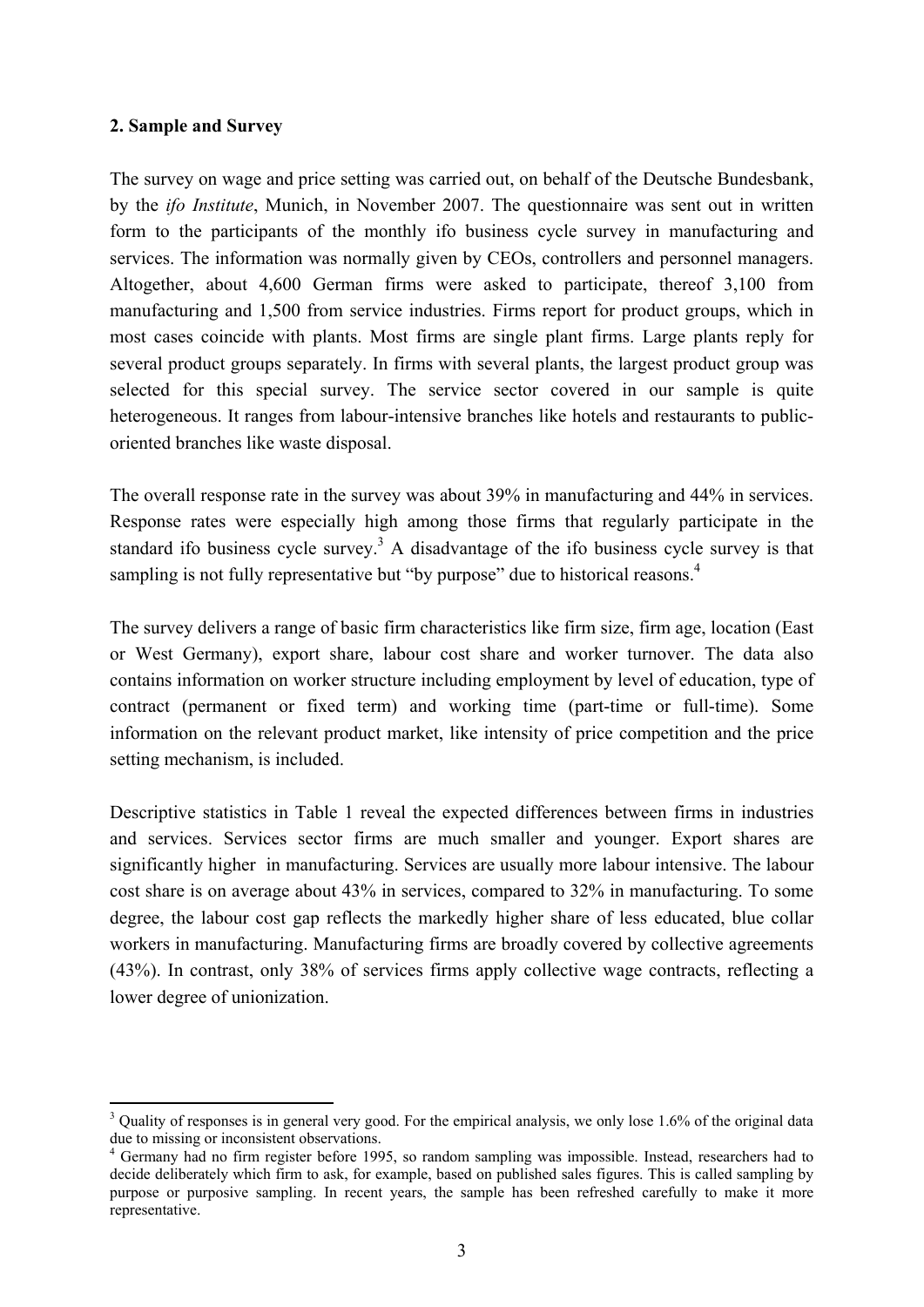|                                     | Manufacturing |      |          | <b>Services</b> |      |          |
|-------------------------------------|---------------|------|----------|-----------------|------|----------|
|                                     | Obs.          | Mean | Std.Dev. | Obs.            | Mean | Std.Dev. |
| Firm Size $(1-19)$                  | 108           | 9.4  |          | 196             | 29.7 |          |
| Firm Size $(20-49)$                 | 248           | 21.6 |          | 173             | 26.2 |          |
| Firm Size (50-199)                  | 448           | 39.0 |          | 223             | 33.7 |          |
| Firm Size (200-5,000)               | 345           | 30.0 |          | 69              | 10.4 |          |
| Age of Firm (in years)              | 1,072         | 52.9 | 47.2     | 636             | 26.6 | 23.8     |
| East German                         | 1,149         | 26.8 | 44.3     | 661             | 18.5 | 38.8     |
| <b>Export Share</b>                 | 1,042         | 31.6 | 28.7     | 565             | 12.4 | 25.3     |
| <b>Labour Cost Share</b>            | 931           | 32.3 | 14.4     | 554             | 43.2 | 22.2     |
| <b>Share of Blue Collar Workers</b> | 957           | 64.8 | 22.8     | 539             | 38.6 | 36.7     |
| <b>Share of Fixed Term Workers</b>  | 787           | 7.1  | 12.2     | 348             | 10.5 | 16.5     |
| Share of Part-Time Workers          | 926           | 7.4  | 7.8      | 493             | 11.5 | 13.1     |
| Labour Shortage                     | 1,142         | 17.1 | 37.6     | 648             | 25.9 | 43.9     |
| Worker Turnover Rate                | 905           | 12.9 | 13.5     | 524             | 31.3 | 75.4     |
| <b>Employment Growth</b>            | 905           | 0.8  | 9.1      | 524             | 1.2  | 15.4     |
| Collective Wage Agreement           | 1,091         | 43.4 | 49.6     | 638             | 37.6 | 48.5     |

**Table 1: Firm Characteristics** 

Source: Deutsche Bundesbank Wage and Price Setting Survey. Means in percentages. Sample: Altogether 1,810 observations, thereof 1,149 in manufacturing and 661 in services. Individual firms didn't answer every question.

Part-time work and fixed term contracts, facilitating adjustment to shocks, are more frequent in services. At the same time, employers perceive the labour market as tight more often in services (26%) than in manufacturing (17%). Worker turnover rates are much higher in services (31%) than in manufacturing (13%), too. Thus, we would hypothesize that services sector firms are more concerned with hold up problems.

#### **3. Empirical Results**

1

#### **3.1 Incidence of Wage Freezes and Wage Cuts**

In this study, we employ the frequency of wage freezes or wage cuts at the firm level as a proxy for wage flexibility. The survey directly asks about the incidence of wage freezes and wage cuts in the past. The specific question reads: "Over the past five years, has the base wage of some employees in your firm ever been frozen (cut) instead of being increased?" By linking the occurrence of wage freezes or wage cuts to the standard of a wage increase, we obtain a clear reference point for our interpretation.<sup>5</sup> Note that this benchmark is different from that common in micro econometric studies analyzing wage change distributions. In these studies zero nominal wage changes are seen as an alternative to (impossible) wage cuts and ergo seen as characteristic for wage *in*flexibility.

<sup>&</sup>lt;sup>5</sup> This benchmark is peculiar to the German survey and missing in other surveys. It was included as a result of pre-test interviews showing that German firms usually experience and expect nominal wage increases. One would expect that by inclusion of a reference point the number of positive answers to the wage setting questions goes down rather than up.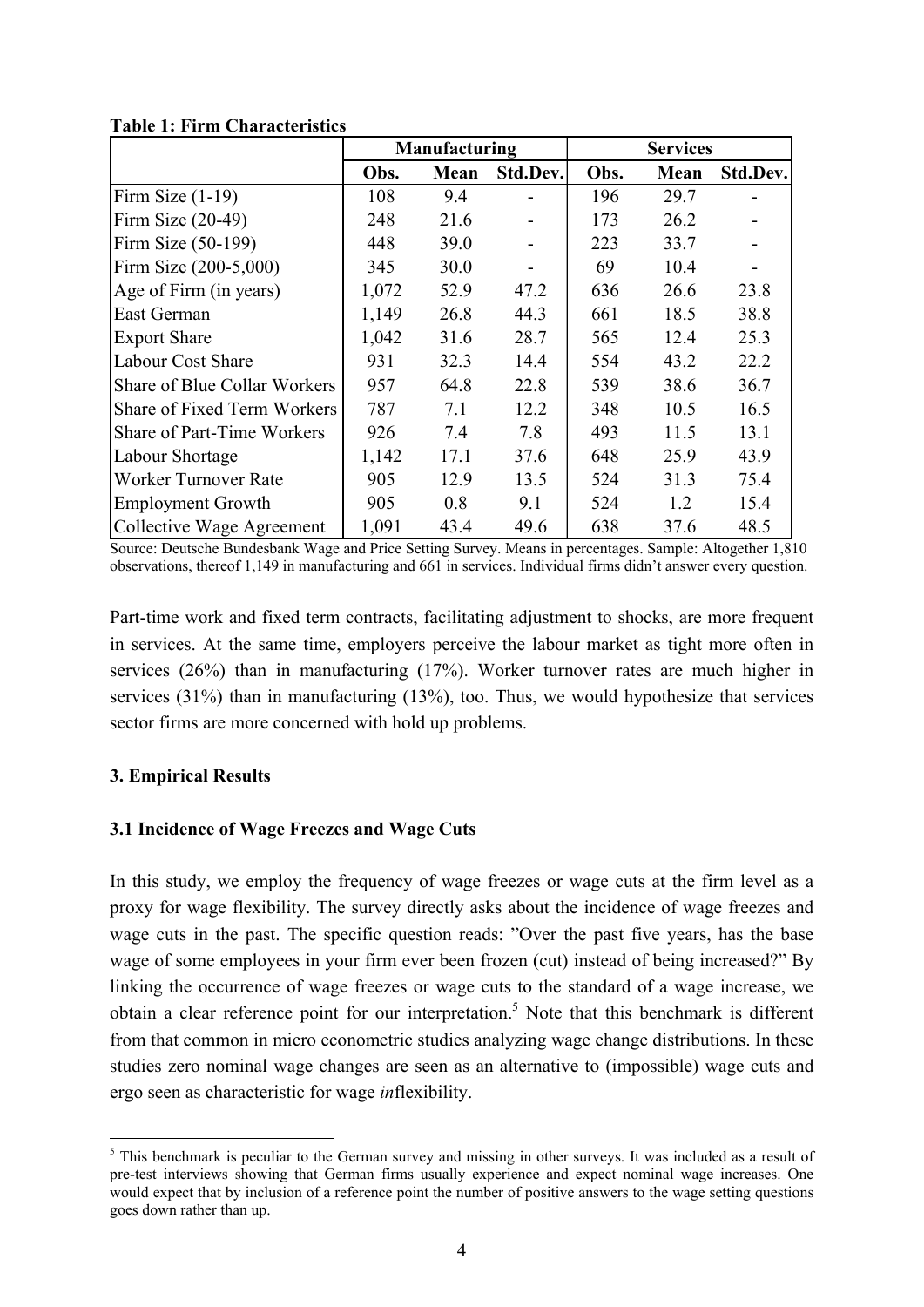Due to the five year time span covered, the annual rates of wage freezes and wage cuts will be smaller than the reported rates. Thus we tend to overestimate the amount of wage flexibility. On the other hand, as the survey questions refers to the "base wage", defined as the direct remuneration excluding bonuses (regular wage and salary, commissions, piecework payments), we may underestimate the degree to which wage compensation of labour is flexible.

|                                  | <b>Wage Cuts</b> |      |           | <b>Wage Freezes</b> |      |           |
|----------------------------------|------------------|------|-----------|---------------------|------|-----------|
|                                  | Obs              | Mean | Std. Dev. | Obs                 | Mean | Std. Dev. |
| Manufacturing                    | 1,127            | 16.1 | 36.7      | 1,117               | 46.4 | 49.9      |
| Services                         | 651              | 13.2 | 33.9      | 649                 | 56.7 | 49.6      |
| thereof:                         |                  |      |           |                     |      |           |
| Computers & related activities   | 177              | 22.6 | 41.9      | 177                 | 67.8 | 46.9      |
| Hotels & restaurants             | 102              | 6.9  | 25.4      | 101                 | 63.4 | 48.4      |
| Land transport                   | 75               | 9.3  | 29.3      | 74                  | 55.4 | 50.0      |
| Real estate activities           | 68               | 2.9  | 17.0      | 67                  | 34.3 | 47.8      |
| Supporting transport activities; | 116              | 14.7 | 35.5      | 117                 | 56.4 | 49.8      |
| travel agencies                  |                  |      |           |                     |      |           |
| Waste disposal                   | 53               | 11.3 | 32.0      | 53                  | 47.2 | 50.4      |
| Other business activities        | 60               | 11.7 | 32.4      | 60                  | 48.3 | 50.4      |

**Table 2: Incidence of Wage Freezes and Wage Cuts** 

Source: Deutsche Bundesbank Wage and Price Setting Survey.

Table 2 provides the descriptive statistics. Wage cutting appears as a rather rare event. Over a five year time span, only about 16% of firms in manufacturing and 13% of firms in services ever cut their wages. Thus the two sectors seem to differ only slightly regarding the incidence of downward adjustment of nominal wages.

Compared to wage cuts, wage freezes, i.e. zero wage changes, are much more frequent. They occur three times as often as wage cuts in manufacturing, and more than four times as often in services. Thus they are more common in services than in manufacturing.

Labour market conditions are quite diverse for the various services covered by our data. For example, restaurants basically face a close to free market where union power is weak. Wages are often bargained at the individual level. Conditions in computer services and related activities are similar. At the other extreme, wages in the highly regulated waste disposal sector are strongly driven by collective wage agreements, implying a less competitive labour market.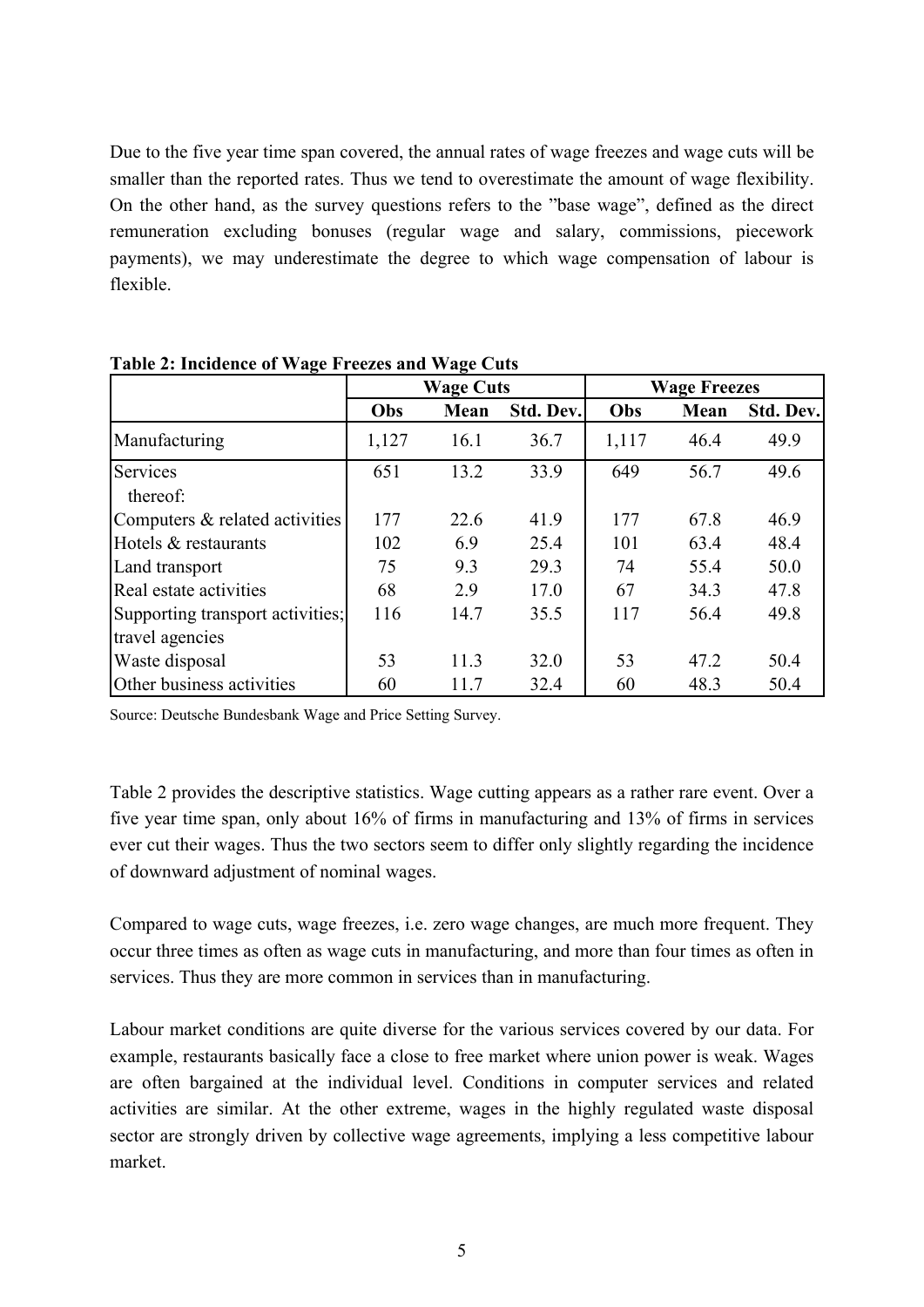Table 2 also displays descriptive results within the service sector. Wage cutting policy differs broadly: While one fifth of all firms in computer services cut their wages over the past five years, only 3% in the real estate activities did. The same sectoral differences emerge regarding wage freezes. Up to 68% of firms in computer services froze their wages, compared to only 34% in real estate activities. Wage freezes are also quite common in hotels and restaurants (63%).

Tests on the equality of unconditional branch means with regard to wage freezes suggest that there is indeed substantial variation within the service sector.<sup>6</sup> In 17 of the 21 pair-wise combinations of branches, differences in means are statistically significant at conventional levels.

The international dimension of the WDN Wage and Price Setting Survey allows comparing these figures to those of 15 other European countries: Austria, Belgium, the Czech Republic, Estonia, France, Greece, Hungary, Ireland, Italy, Lithuania, the Netherlands, Poland, Portugal Spain and Slovenia. Somewhat surprisingly, both the rate of wage freezes and wage cuts turns out much higher in Germany. According to our calculations, wage freezes occur with a frequency of only 3% in the EU average, whereas the incidence of wage cuts is about 9%. The reasons for the wide gap between Germany and the other EU countries are difficult to explain. One interpretation would be that the collective wage bargaining system in Germany has indeed become rather flexible. In some branches, for example, nominal wages have not been raised for a longer time period, as a result of collective agreement or holdout. Also opening clauses to keep the wage level constant in firms with economic difficulties have become more popular. A second explanation would be that over the five-year-period in retrospect, countries were captured at different stages of their business cycle. At least, the time frame covers a period of rather weak economic growth in Germany after the turn of the century.

Next, we control for factors that may explain the incidence of wage freezes by estimating binary probit models. For convenience, Table 3 reports marginal effects instead of parameter estimates. We employ four model specifications. Models 1-3 pool all observations from manufacturing and services. Model 1 includes a set of firm characteristics without the sector dimension, model 2 includes a single dummy to control for differences between services and manufacturing sectors, and model 3 includes a full set of individual service sector dummies to capture variation within the sector. Finally, model 4 estimates the same specification as model 1, but on a reduced sample representing the service sector.

1

<sup>6</sup> Test results are presented in Table A.1 in appendix.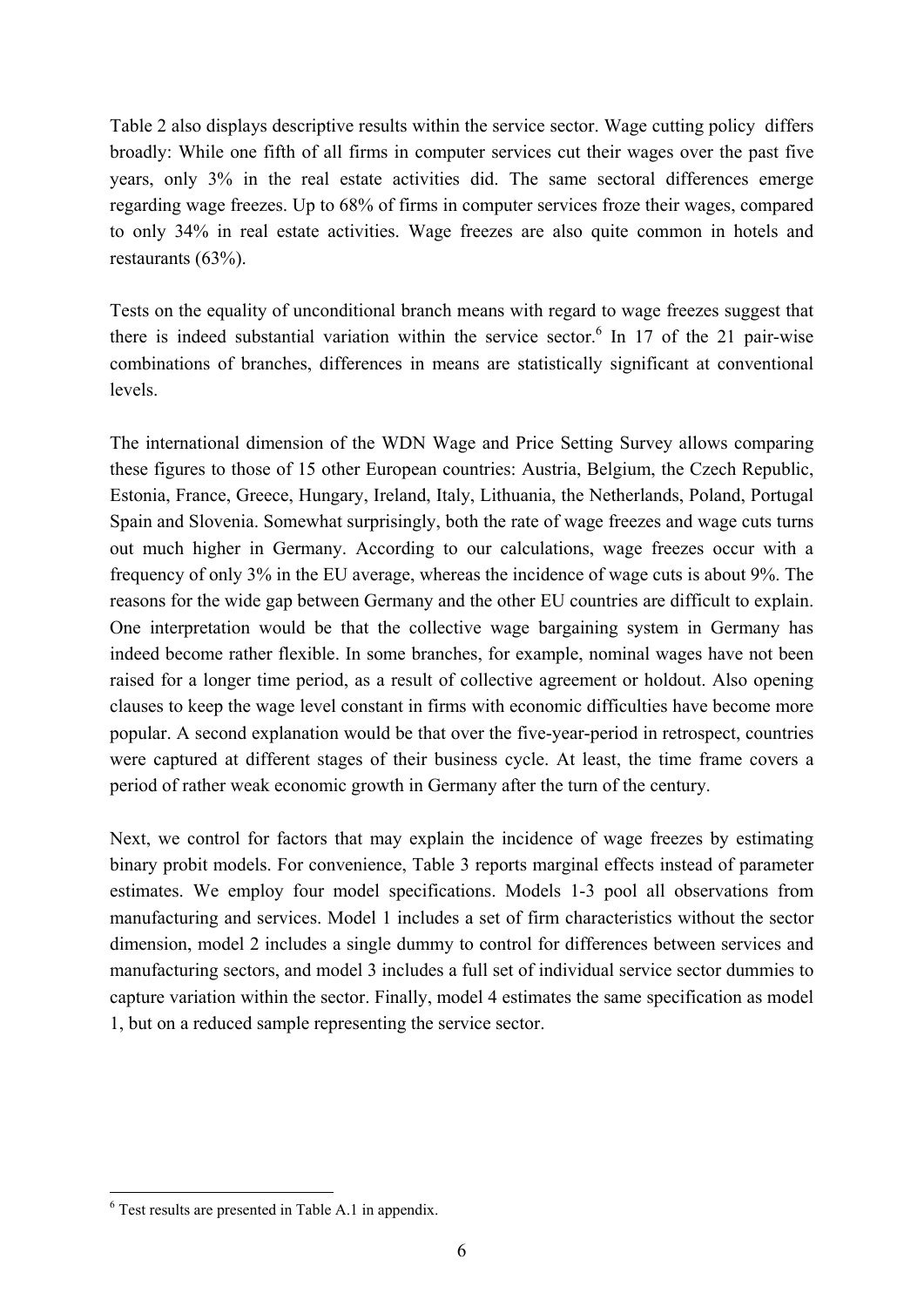| <b>Wage Freezes</b>                     |                           |                           |                           |                              |  |  |
|-----------------------------------------|---------------------------|---------------------------|---------------------------|------------------------------|--|--|
|                                         | <b>Full Sample</b><br>(1) | <b>Full Sample</b><br>(2) | <b>Full Sample</b><br>(3) | <b>Service Sample</b><br>(4) |  |  |
| Firm Size                               | $-0.047***$               | $-0.040**$                | $-0.042***$               | $-0.052**$                   |  |  |
| Age of Firm                             | 0.001                     | 0.001                     | $0.001*$                  | 0.002                        |  |  |
| East German                             | $-0.014$                  | $-0.002$                  | 0.005                     | $-0.087$                     |  |  |
| <b>Export Share</b>                     | $-0.001**$                | $-0.001$                  | $-0.001*$                 | $-0.000$                     |  |  |
| Labour Cost Share                       | $0.003***$                | $0.003***$                | $0.003**$                 | $0.004***$                   |  |  |
| <b>Collective Agreement</b>             | $-0.200***$               | $-0.207***$               | $-0.211***$               | $-0.204***$                  |  |  |
| <b>Share Blue Collar Workers</b>        | 0.020                     | 0.063                     | 0.027                     | $0.164*$                     |  |  |
| <b>Employment Growth Rate</b>           | $-0.412**$                | $-0.413**$                | $-0.382**$                | $-0.189$                     |  |  |
| <b>Strong Price Competition</b>         | $0.097***$                | $0.099***$                | $0.089**$                 | $0.164***$                   |  |  |
| Labour Shortage                         | 0.036                     | 0.036                     | 0.046                     | $-0.014$                     |  |  |
| Worker Turnover                         | 0.043                     | 0.032                     | 0.044                     | 0.003                        |  |  |
| <b>Sector Dummies</b>                   |                           |                           |                           |                              |  |  |
| Service Sector Dummy                    | N <sub>0</sub>            | $0.092*$                  | N <sub>0</sub>            |                              |  |  |
| <b>Individual Sectors</b>               |                           |                           |                           |                              |  |  |
| Computers & related activities          |                           |                           | 0.077                     |                              |  |  |
| Hotels and restaurants                  |                           |                           | $0.203**$                 |                              |  |  |
| Land transport                          |                           |                           | 0.122                     |                              |  |  |
| Real estate activities                  |                           |                           | $-0.151$                  |                              |  |  |
| Supporting transport activities; travel |                           |                           | $0.167**$                 |                              |  |  |
| agencies                                |                           |                           |                           |                              |  |  |
| Waste disposal                          |                           |                           | 0.026                     |                              |  |  |
| Other business activities               |                           |                           | $-0.045$                  |                              |  |  |
| Number of Observations                  | 832                       | 832                       | 832                       | 295                          |  |  |
| Pseudo R2                               | 0.077                     | 0.081                     | 0.091                     | 0.088                        |  |  |

#### **Table 3: Probit Estimates on Incidence of Wage Freezes**

Source: Authors' calculations from Deutsche Bundesbank Wage and Price Setting Survey.

Note: \*\*\* denotes significance at the 1% level, \*\* denotes significance at the 5% level, \* denotes significance at the 10% level. Firm size is the logarithmic level of employees.

The "other" category merges firms active in post and telecommunication, renting of machinery and equipment, labour recruitment and provision of personnel, investigation and security activities, and call centre activities.

As expected, firms that are growing in employment exhibit systematically lower propensities to freeze wages. Assuming that employment growth indicates a favourable business situation for the firm, the necessity to freeze wages becomes smaller. Our econometric approach does not rule out, however, that firms hire more workers because they managed to reduce real labour costs by freezing nominal wages.

The estimation results also suggest that wages freezes are significantly less common in firms covered by an collective agreement. At the mean, the propensity of wage freezes is 20 percentage points smaller in covered firms compared to non-covered firms. One interpretation is that firms cannot or do not systematically use the potential means to circumvent collective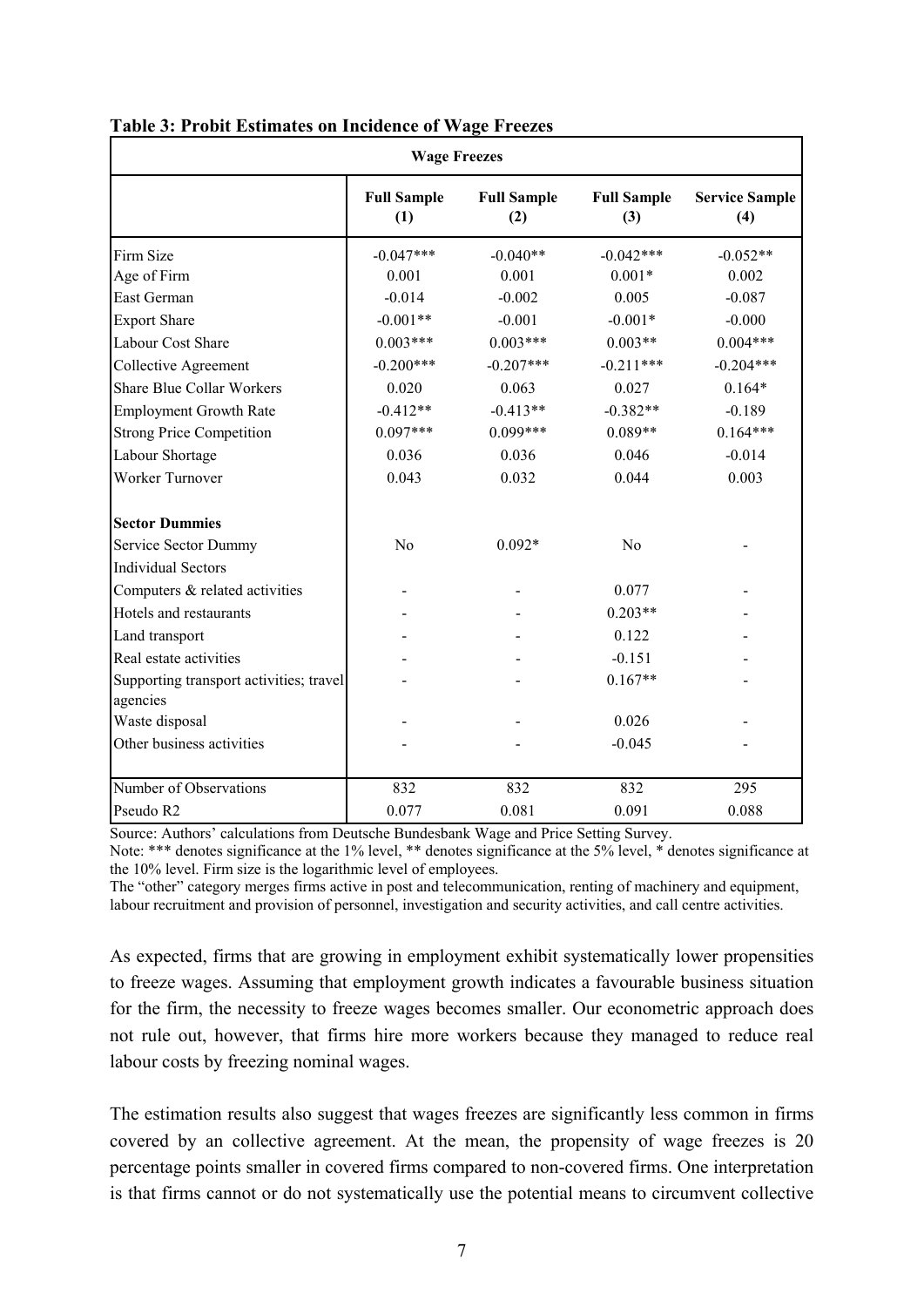bargaining outcomes normally imposing wage growth, e.g. via opening clauses. A second explanation is that firms requiring wage freezes leave the collective agreement system.

Furthermore, we observe that wage freezes are more prevalent in smaller firms, firms with a higher labour cost share and firms facing strong price competition. Works councils (or trade unions) in large firms may have stronger ability to assert themselves and to fight wage freezes. Labour intensive firms tend to have a higher wage bill and thus incentives to adjust at the labour cost margin are relatively large. Firms in strong competition have more difficulties to adjust at the price margin and therefore may prefer the labour cost margin.

None of our models reveals significant correlation between wage freezes and labour shortages faced by the firm (approximated by the firm's reported difficulties to hire workers) and worker turnover (measured by the total of hiring and separation rates).

We find some weak evidence that in services, a higher share of blue collar workers raises the propensity to freeze wages. One hypothesis to explain this result is that bargaining power of unskilled workers is especially weak in this sector. Although parameters are less precisely estimated on the reduced sample in model 4, overall the estimated parameters on the firm characteristics are consistent with the estimates on the full sample. Thus identification of the parameters generally does not only come from the manufacturing sector data.

Looking at model 2, we find that after controlling for individual firm characteristics, there remains a marked difference between manufacturing and services concerning wage freezes. At the mean, the propensity to freeze wages is 9.2 percentage points higher in services than in manufacturing. This difference is large relative to the unconditional disparity between sectors (compare Table 2). Thus, the observable firm characteristics included in our model do not seem to contribute much to explain the behavioural gap between the two sectors.

The simple sector dummy considered in model 2 may hide relevant differences within the service sector. Model 3 including individual service sector dummies suggests that the services-manufacturing advantage is mostly driven by behaviour in the hotels and restaurants sector, the transport sector (including supporting activities), and to weaker extent also by the IT sector.

We now turn to the incidence of wage cuts. Table 4 summarizes the estimation results for the same four empirical models as above. Altogether, there is little systematic correlation between individual firm characteristics and the propensity of wage cuts. The factors that are significantly correlated with the incidence of wage freezes appear uncorrelated with the incidence of wage cuts, at least at conventional statistical levels.<sup>7</sup> Still the parameters estimated on coverage by collective agreement and employment growth seem to exhibit the

<sup>1</sup>  $<sup>7</sup>$  Since wage cuts are a rather rare event, it is difficult to establish significant correlations in our sample.</sup>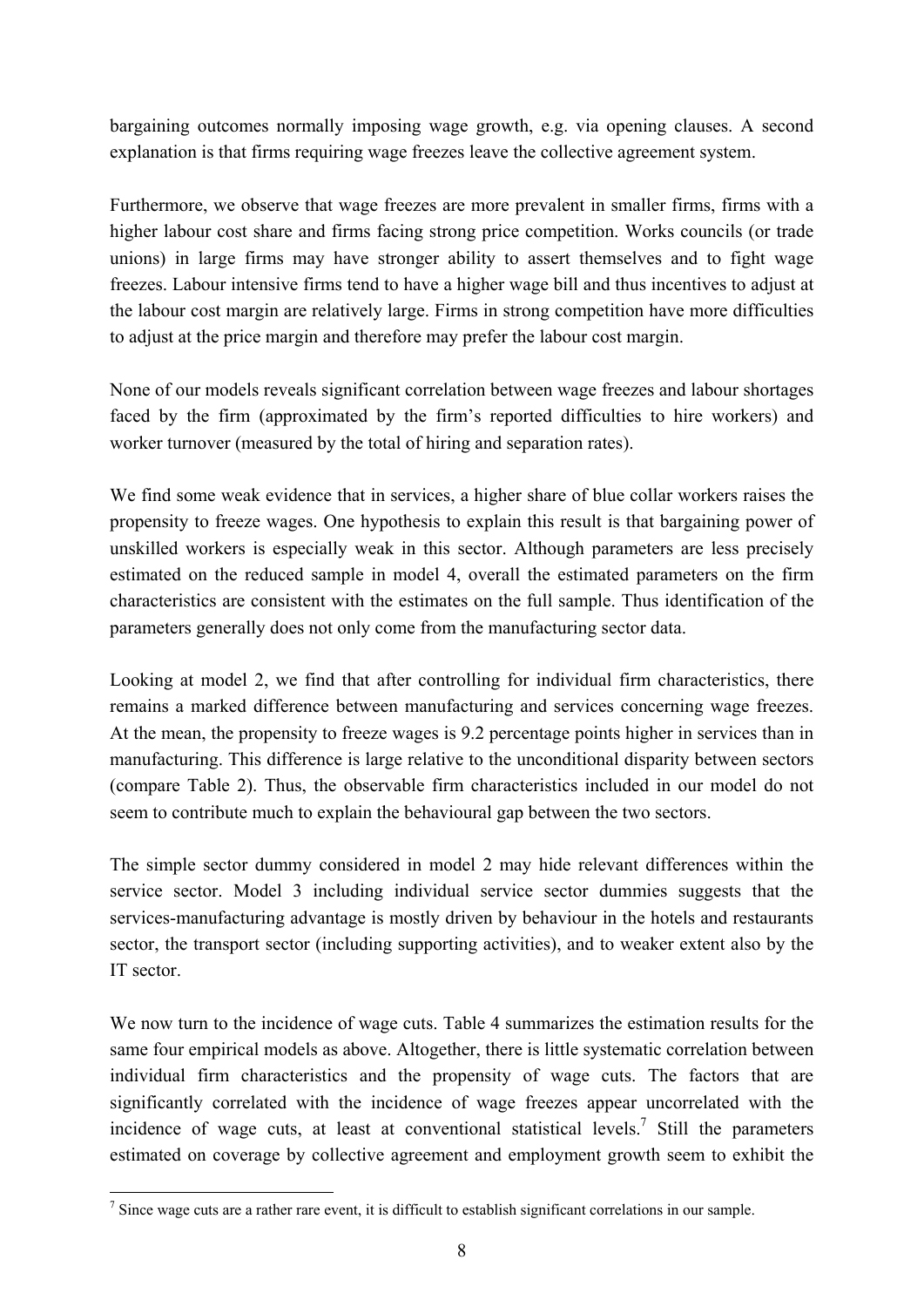same sign. The only impact variable that has a marked impact on both wage freezes and wage cuts is price competition. Stronger competition on the product market thus appears as an important key to enhance wage flexibility.

| Table 7. I Toble Estimates on Incluence of Wage Cuts<br><b>Wage Cuts</b> |                           |                           |                           |                              |  |
|--------------------------------------------------------------------------|---------------------------|---------------------------|---------------------------|------------------------------|--|
|                                                                          | <b>Full Sample</b><br>(1) | <b>Full Sample</b><br>(2) | <b>Full Sample</b><br>(3) | <b>Service Sample</b><br>(4) |  |
| Firm Size                                                                | 0.011                     | 0.007                     | 0.004                     | 0.005                        |  |
| Age of Firm                                                              | 0.000                     | 0.000                     | 0.000                     | $-0.001$                     |  |
| East German                                                              | $-0.062**$                | $-0.068**$                | $-0.056*$                 | 0.002                        |  |
| <b>Export Share</b>                                                      | $-0.000$                  | $-0.000$                  | $-0.000$                  | 0.000                        |  |
| Labour Cost Share                                                        | 0.000                     | 0.000                     | $-0.000$                  | 0.001                        |  |
| <b>Collective Agreement</b>                                              | $-0.043$                  | $-0.040$                  | $-0.025$                  | $-0.050$                     |  |
| <b>Share Blue Collar Workers</b>                                         | $-0.025$                  | $-0.057$                  | $-0.017$                  | $-0.082$                     |  |
| <b>Employment Growth Rate</b>                                            | $-0.205$                  | $-0.203$                  | $-0.200$                  | $-0.085$                     |  |
| <b>Strong Price Competition</b>                                          | $0.044*$                  | $0.045*$                  | $0.046*$                  | $0.079*$                     |  |
| Labour Shortage                                                          | 0.048                     | 0.048                     | 0.040                     | $-0.016$                     |  |
| Worker Turnover                                                          | $-0.161*$                 | $-0.127$                  | $-0.104$                  | $-0.079$                     |  |
| <b>Sector Dummies</b>                                                    |                           |                           |                           |                              |  |
| <b>Service Sector</b>                                                    | N <sub>o</sub>            | $-0.064*$                 | N <sub>o</sub>            |                              |  |
| <b>Individual Sectors</b>                                                |                           |                           |                           |                              |  |
| Computers & related activities                                           |                           |                           | 0.049                     |                              |  |
| Hotels and restaurants                                                   |                           |                           | $-0.098$                  |                              |  |
| Land transport                                                           |                           |                           | $-0.086$                  |                              |  |
| Real estate activities                                                   |                           |                           | $-0.129**$                |                              |  |
| Supporting transport activities; travel                                  |                           |                           | $-0.04$                   |                              |  |
| agencies                                                                 |                           |                           |                           |                              |  |
| Waste disposal                                                           |                           |                           | $-0.05$                   |                              |  |
| Other business activities                                                |                           |                           | $-0.099$                  |                              |  |
| Number of Observations                                                   | 837                       | 837                       | 837                       | 295                          |  |
| Pseudo R2                                                                | 0.032                     | 0.037                     | 0.051                     | 0.069                        |  |

#### **Table 4: Probit Estimates on Incidence of Wage Cuts**

Source: Authors' calculations from Deutsche Bundesbank Wage and Price Setting Survey.

Note: \*\*\* denotes significance at the 1% level, \*\* denotes significance at the 5% level, \* denotes significance at the 10% level

Some specific features emerge looking at wage cuts. First, wage cuts have been significantly less common in East Germany in the observation period. Comparing the results of models 1-3 to that of model 4, this regional disparity is attributable to the behaviour in manufacturing. A tentative explanation is that the wage level in East German manufacturing is still below the West German level, and that wages and productivity are still catching up, making the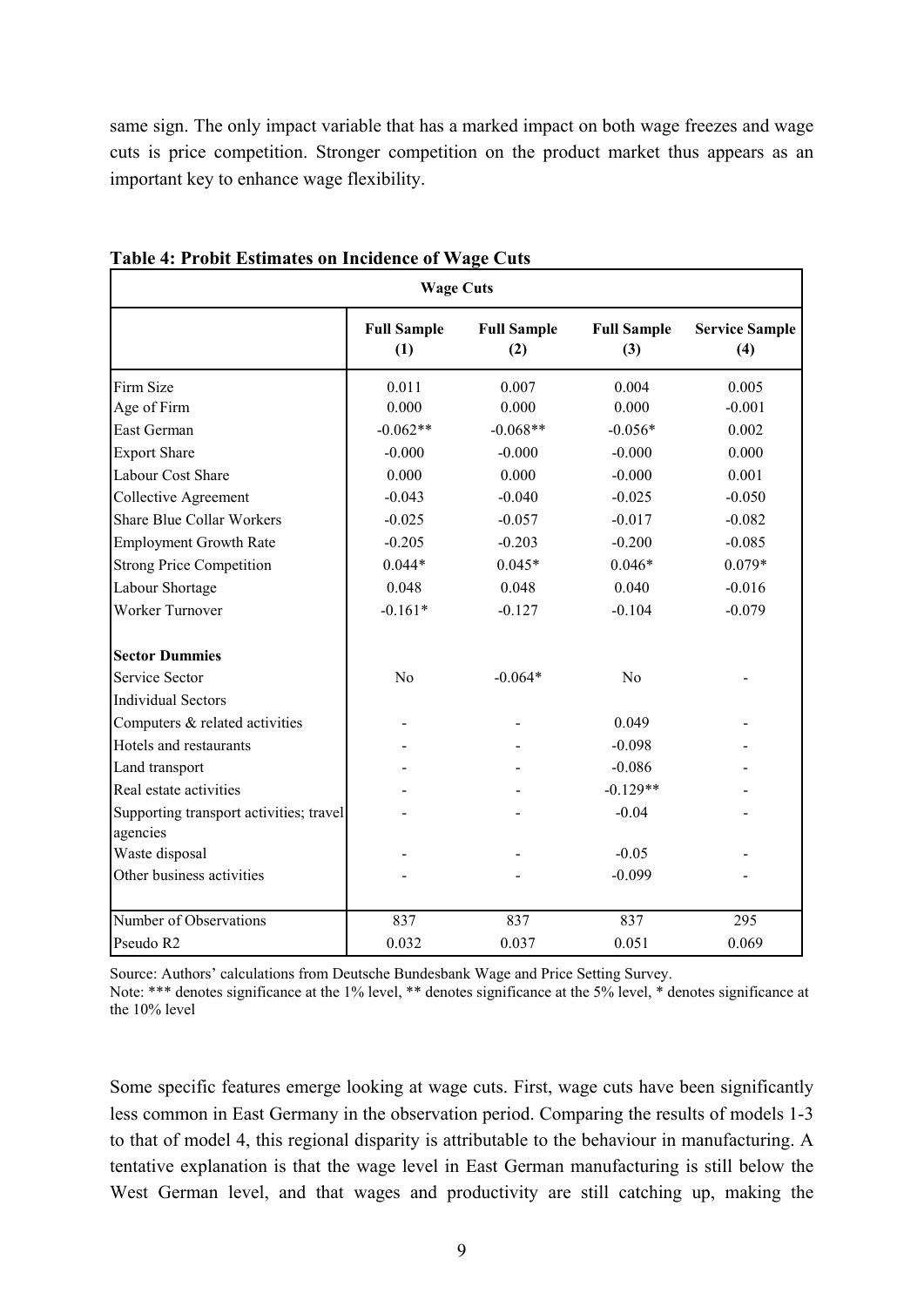necessity to cut wages less likely. Second, taking into account that reverse causality might yield parameter estimates with a downward bias, there is some weak evidence that worker turnover rates are negatively correlated with the propensity to cut wages, especially in manufacturing. Firms that experience high worker turnover rates could avoid wage cuts to prevent further quits.

Model 2 shows that at the mean, wage cuts are 6.4 percentage points less frequent in services than in manufacturing. It appears that controlling for firm characteristics renders the servicesmanufacturing-gap larger – compare the unconditional means in Table 2. Model 3 shows that the gap mostly emerges from fewer wage cuts in the real estate, hotel and restaurants, and transport (except supporting activities) sectors. If we compare the estimates of model 3 for wage cuts, we see that these are the sectors with a stronger propensity of wage freezes.

Looking at the estimated sector differentials for wage cuts and wage freezes combined, one could set up the hypothesis that the higher rate of wage freezes in services is a product of the lower rate of wage cuts. This is indeed the fundamental assumption underlying much of the wage rigidity literature investigating distributions of individual wage changes, quoted in the introduction. The supposition is that firms that could not cut wages resort to the smallest possible wage change instead, i.e. do freeze wages instead of cutting them. However, in our data, we do not find a significant negative correlation between the incidence of past wage cuts and freezes at the firm level.

In any case, our estimates suggest that there is an especial aversion against wage cuts in services compared to manufacturing. Next, we turn to firms' perception of reducing nominal wages, in order to check whether there are sector-specific reasons preventing wage cuts.

## **3.2 Reasons for Preventing Wage Cuts**

In order to learn about firms' attitudes towards wage cuts, we introduced this subject into our questionnaire asking directly:

*"Even in times of bad economic conditions or high unemployment firms tend to cut their employees' wages rarely - although this could help firms to survive on the market and help to save jobs. Which reasons prevent you from cutting base wages? Please tick the three most important reasons."* 

It follows a list of seven reasons for downward wage rigidity. The potential reasons are rooted in the literature. They include the possibility of: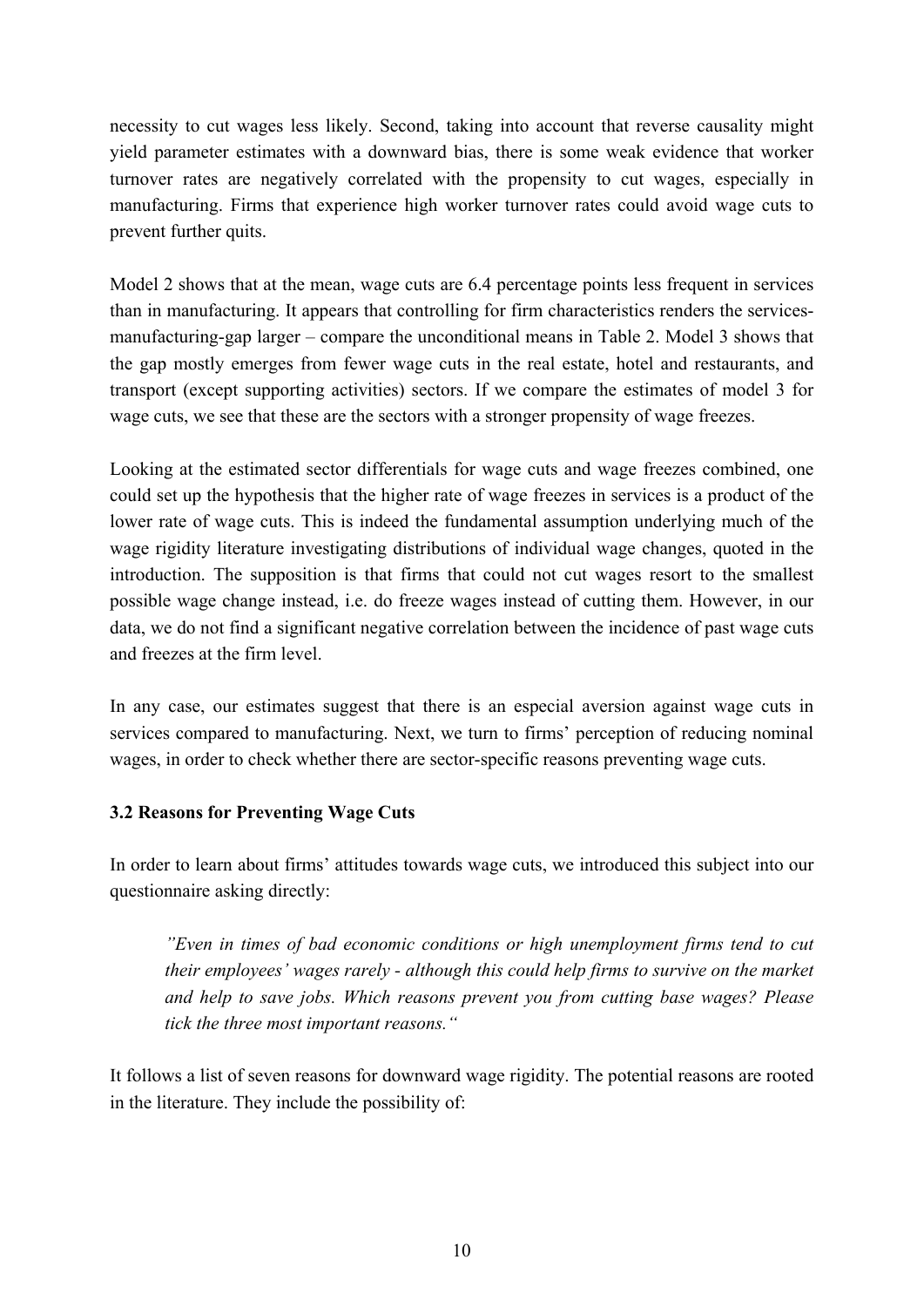- **Efficiency Wage Considerations**: Firms may not want to cut wages because they fear that employees' morale decreases, in line with the theoretical arguments by Akerlof (1982), Shapiro and Stiglitz (1984), and Bewley (1999). $8$
- **Labour Regulation**: Firms may not have the possibility to cut wages because they are, or at least they think that they are, constrained by labour market legislation.
- **Collective Agreements**: Firms may not be allowed to cut wages because they signed a collective agreement prescribing the wage adjusting and excluding an opening clause to deviate if the firm is in a poor state of business.
- **Loss of Reputation**: Firms may be afraid that cutting wages would damage their reputation as an employer, making it more difficult to hire good workers in the future, an argument put forward by Weiss (1980).
- **Excessive Worker Turnover**: According to Schlicht (1978) and Salop (1979), wage cuts could impose costs on the firm, if it yields an increase in the number of employees who quit, increasing the cost of hiring and training new workers in the future.
- **Implicit Wage Smoothing**: Assuming that workers dislike unpredictable reductions in income, workers and firms could reach an implicit understanding that wages will not fall in recessions and instead increase less in expansions (Azariades (1975), Rosen  $(1985)$ ).
- **Improved Outside Options for Workers**: Workers may compare their wages to those of similarly qualified workers in other firms in the same market, and move to these firms (Lindbeck and Snower (1988), Agell and Bennmarker (2007)).

The question was posed to all firms. The responses therefore cover firms that have cut wages in the past as well as the vast majority of firms that did not. Table 5 displays the frequencies of the mentioned reasons in percent. They do not add up to unity, as firms were allowed to mention more than one reason.

|                             | <b>Manufacturing</b> | <b>Services</b> |
|-----------------------------|----------------------|-----------------|
| Employees' morale decreases | 76.7                 | 73.6            |
| Labour regulation           | 60.8                 | 60.4            |
| Collective agreements       | 45.0                 | 32.8            |
| Firm looses reputation      | 23.5                 | 24.1            |
| Worker turnover             | 18.9                 | 31.6            |
| Implicit wage smoothing     | 15.7                 | 17.5            |
| Relative wages (outside)    | 5.9                  | 7.6             |

## **Table 5: Share of Firms Mentioning a Reason as Relevant for Preventing Wage Cuts**

Source: Authors' calculations from Deutsche Bundesbank Wage and Price Setting Survey. Note: 1,054 observations in manufacturing, 594 in services.

<sup>1</sup>  $8$  We implemented only one version of efficiency wages in our survey, as according to Franz and Pfeiffer (2006), the incremental contribution of additional versions of efficiency wages for the explanation of wage rigidity seems to be rather small.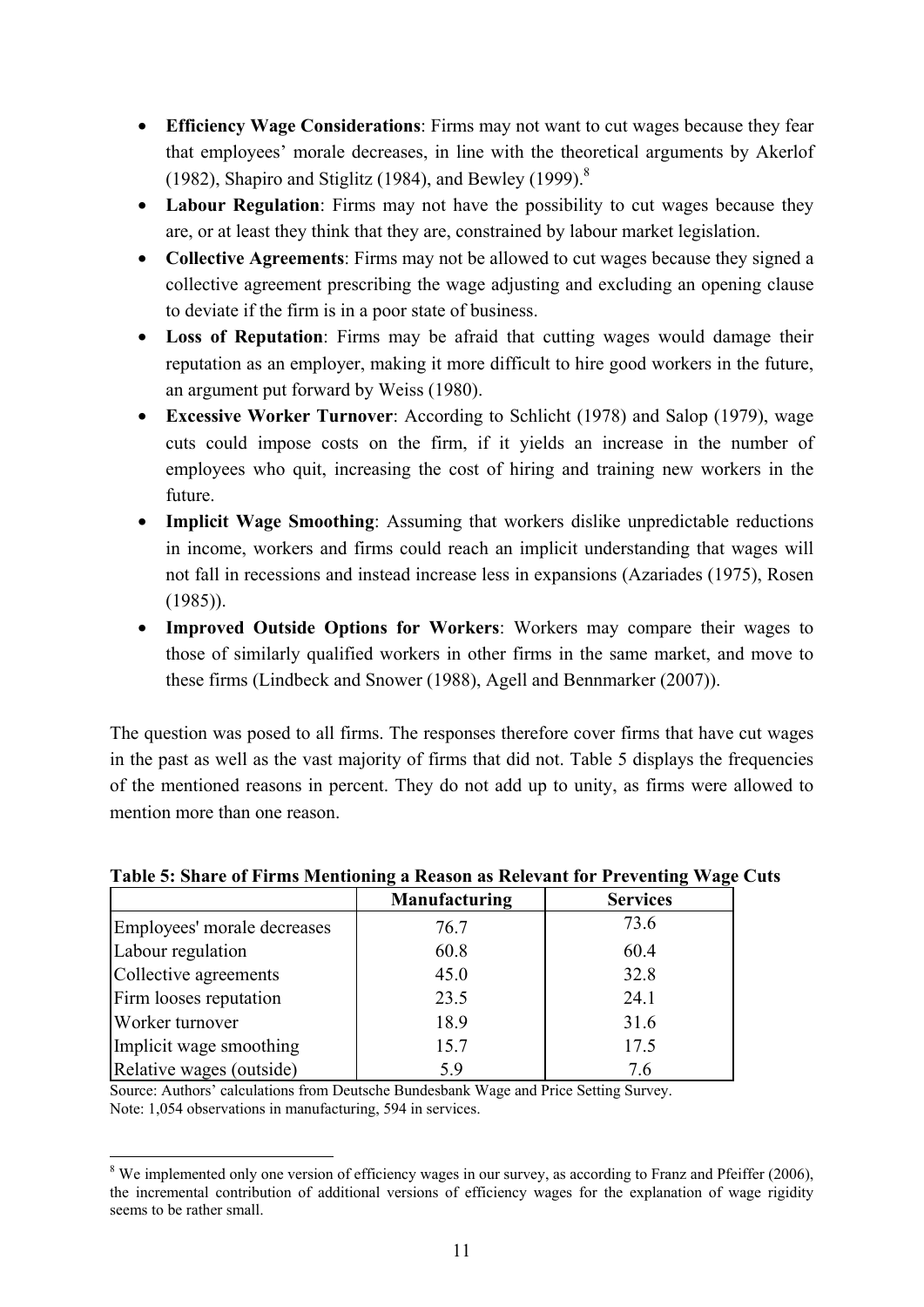Altogether the responses by sector are similar. In both manufacturing and services, loss of reputation, implicit wage smoothing and improved outside options arguments are only relevant for a minority of firms. Around three quarter of firms mention the efficiency wage argument against wage freezes as important. This survey thus confirms the high importance of the efficiency wage explanation for preventing wage cuts, as already found by Bewley (1999) for the U.S. and Franz and Pfeiffer (2006) for Germany. According to our data, the argument appears more relevant in firms not following a collective agreement. If one conditions on our standard set of firm characteristics, firms without an agreement, at the margin, mention the efficiency rate argument about 11 percentage points more often.<sup>9</sup> This correlation is probably due to a selection process. Firms that seek flexible wages as a means of incentive pay in general will probably rather avoid collectively agreed pay schemes.

Reverse causality may also drive a significant negative correlation between the difficulty of firms to hire workers and their attitudes toward the efficiency wage argument. Firms that care little about employee morale might be less attractive to workers and thus face shortages in labour supply. The difference between manufacturing and services in the propensity to mention the efficiency wage argument remains statistically insignificant after controlling for the sector-specific firm characteristics, confirming the impression from the raw data.

A clear majority of firms also mentions labour regulation as a reason preventing wage cuts. The result is somewhat surprising. Strictly speaking, there is no general regulation in German labour law inhibiting wage cuts. One interpretation is that firms generally perceive collective agreements as universally binding.<sup>10</sup> This would be an information error, as this is true only in very few sectors, e.g. construction. An alternative interpretation would be that employers mean that individual work contracts do not accommodate the possibility of wage cuts. And even if they do, employers can not cut individual wages without approval from a works council, which exist in most of the larger firms and are typically dominated by trade unions.

A direct influence of trade unions on wage flexibility is via collective agreements. 45% of firms in manufacturing and 33% of firms in services mention collective agreements as a core reason for preventing wage cuts. The sector difference basically reflects the difference in collective agreement coverage between services and manufacturing, see Table 2. From a probit regression that contains our standard firm characteristics, we obtain that at the margin, the fact that a firm is being covered by a collective agreement implies a 60 percentage point higher propensity to mention the collective bargaining argument against wage cuts. We therefore confirm the result stressed by Pfeiffer (2003) that in Germany collective bargaining agreements seriously hinder firms from cutting wages. In fact, after controlling for differential collective bargaining coverage between sectors, the gap between manufacturing and services

1

 $9$ <sup>9</sup> The results of this and the next regression are on display in the Appendix in Table A.2.

<sup>&</sup>lt;sup>10</sup> As firms give more than one reason, we can compute a correlation matrix. In the tendency, firms mention the labour regulation argument and the collective bargaining argument together.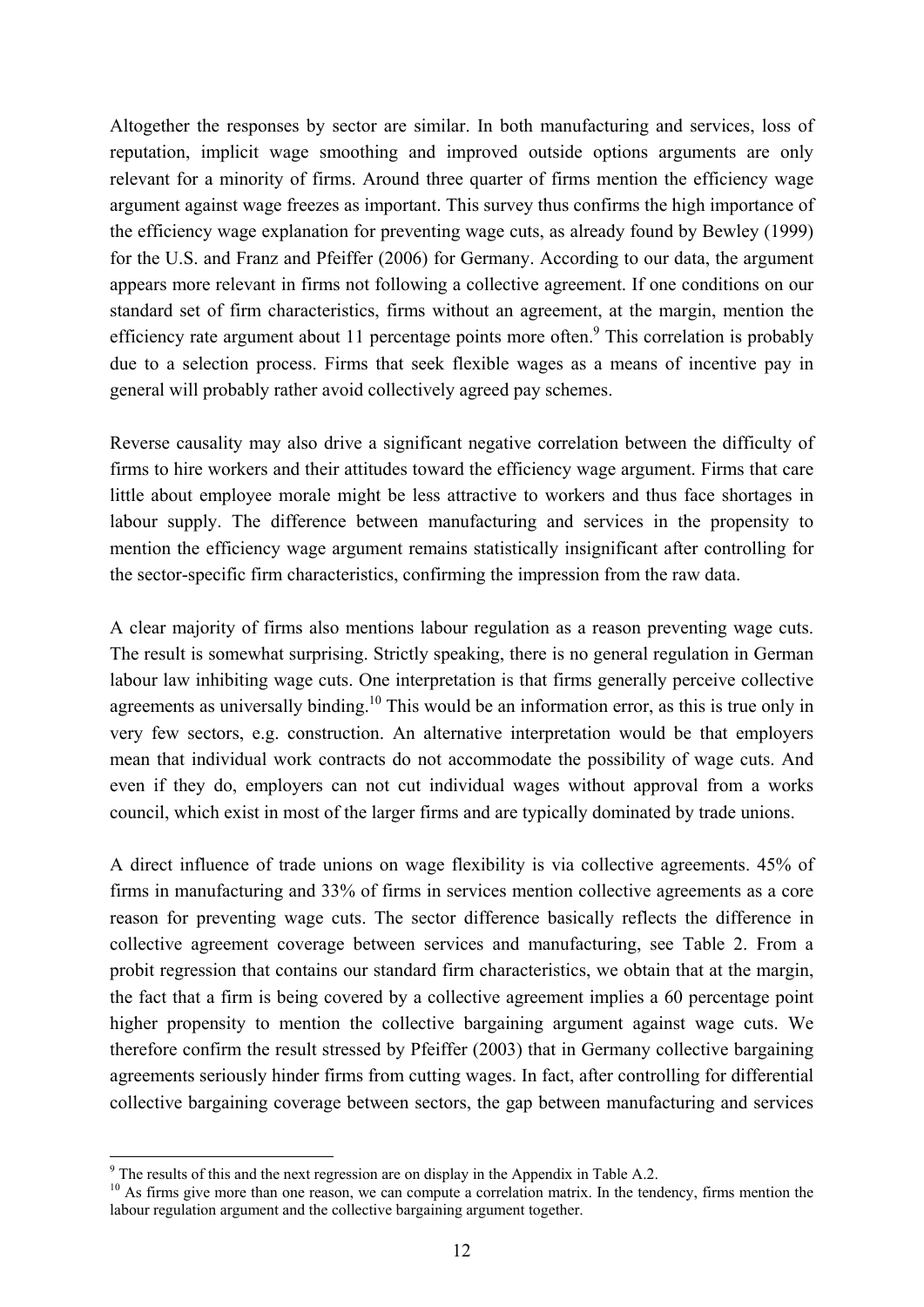regarding the incidence of the collective bargaining argument becomes statistically insignificant (s. Table A.2).

A key difference between manufacturing and services, however, emerges with regards to the perception of the worker turnover argument. The fear of increasing quits and excess worker turnover is much higher among service sector firms. This fits with the high labour intensity of the service sector, relatively higher general worker turnover, and the perception of a tighter labour market among service sector firms. Considering the higher share of white collar workers in services, the result is also consistent with a finding by Franz and Pfeiffer (2006), namely that negative signals for new hires are a more important cause of wage rigidity for better skilled workers.

A closer look reveals some variation regarding the worker turnover argument within the services sector. It is the least relevant in the waste disposal sector, characterised by little product market competition and a high share of firms in public ownership, where only one in five firms mentions the argument. At the other extreme, one in two firms operating in the IT sector fear increased worker turnover in response to wage cuts. The IT sector in fact turns out to be rather special among services also in other dimensions. As unionization is very low, only very few firms (5%) mention the collective bargaining argument, and also the rate of firms mentioning the labour regulation argument (50%) is lower than in any other services branch covered. On the other hand, the rate of firms mentioning the loss of reputation (29%), outside options for workers (12%) and implicit wage smoothing (20%) arguments is larger than anywhere else in the service sector. These observations are consistent with the IT sector being a very dynamic branch with high worker turnover, shortage of qualified workers and no tradition of collective bargaining or works council institutions.

In Table 6 we focus on the factors potentially driving the worker turnover argument using our four regular empirical models. A number of individual firm characteristics systematically impact on firms' awareness of the worker turnover argument. The empirical findings are generally consistent with our expectations. First, the higher the share of white collar workers, the more relevant is the worker turnover argument. Better qualified workers tend to have more outside options, and the costs of replacing more productive workers associated with hiring and training tend to be higher. Second, firms that grow in employment are markedly more aware of excess worker turnover due to wage cuts. They have an interest in keeping quit rates low to facilitate their growth process. Third, the worker turnover argument is significantly less relevant in East Germany where there are fewer outside options for workers in view of the still high level of unemployment compared to West Germany.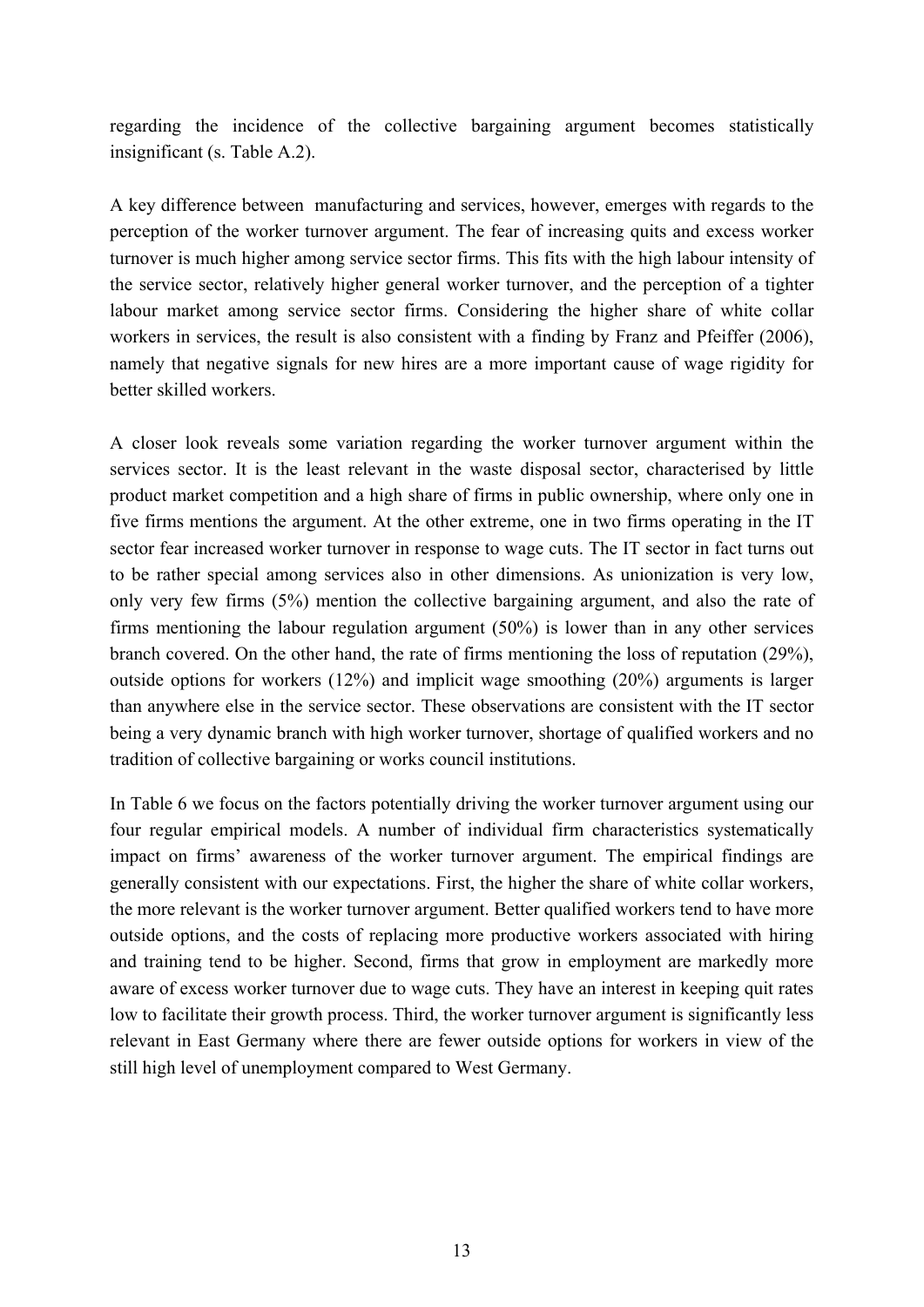|                                                     | <b>Worker Turnover</b>    |                           |                           |                              |  |  |
|-----------------------------------------------------|---------------------------|---------------------------|---------------------------|------------------------------|--|--|
|                                                     | <b>Full Sample</b><br>(1) | <b>Full Sample</b><br>(2) | <b>Full Sample</b><br>(3) | <b>Service Sample</b><br>(4) |  |  |
| Firm Size                                           | $0.025*$                  | $0.036***$                | $0.033**$                 | 0.039                        |  |  |
| Age of Firm                                         | $-0.001*$                 | $-0.000$                  | $-0.000$                  | 0.000                        |  |  |
| East German                                         | $-0.090**$                | $-0.076**$                | $-0.073*$                 | $-0.177**$                   |  |  |
| <b>Export Share</b>                                 | $-0.000$                  | 0.000                     | 0.000                     | $0.003***$                   |  |  |
| Labour Cost Share                                   | 0.001                     | 0.000                     | $-0.000$                  | $-0.000$                     |  |  |
| Collective Agreement                                | $-0.157***$               | $-0.165***$               | $-0.158***$               | $-0.276***$                  |  |  |
| <b>Share Blue Collar Workers</b>                    | $-0.252***$               | $-0.185***$               | $-0.174***$               | $-0.207**$                   |  |  |
| <b>Employment Growth Rate</b>                       | $0.284*$                  | $0.285*$                  | $0.296*$                  | 0.216                        |  |  |
| <b>Strong Price Competition</b>                     | 0.001                     | 0.001                     | 0.001                     | $-0.042$                     |  |  |
| Labour Shortage                                     | 0.010                     | 0.015                     | 0.013                     | 0.016                        |  |  |
| Worker Turnover                                     | 0.015                     | 0.002                     | 0.000                     | 0.025                        |  |  |
| <b>Sector Dummies</b>                               |                           |                           |                           |                              |  |  |
| Service Sector                                      | N <sub>o</sub>            | $0.147***$                | N <sub>o</sub>            |                              |  |  |
| <b>Individual Sectors</b>                           |                           |                           |                           |                              |  |  |
| Computers & related activities                      |                           |                           | $0.206***$                |                              |  |  |
| Hotels and restaurants                              |                           |                           | 0.066                     |                              |  |  |
| Land transport                                      |                           |                           | $0.203**$                 |                              |  |  |
| Real estate activities                              |                           |                           | 0.105                     |                              |  |  |
| Supporting transport activities; travel<br>agencies |                           |                           | $0.192***$                |                              |  |  |
| Waste disposal                                      |                           |                           | 0.086                     |                              |  |  |
| Other business activities                           |                           |                           | $0.211*$                  |                              |  |  |
|                                                     |                           |                           |                           |                              |  |  |
| Observations                                        | 792                       | 792                       | 792                       | 280                          |  |  |
| Pseudo R2                                           | 0.095                     | 0.101                     | 0.112                     | 0.148                        |  |  |

| Table 6: Probit Estimates on Worker Turnover Reason for Preventing Wage Cuts |  |  |  |
|------------------------------------------------------------------------------|--|--|--|
|                                                                              |  |  |  |

Source: Authors' calculations from Deutsche Bundesbank Wage and Price Setting Survey. Note: \*\*\* denotes significance at the 1% level, \*\* denotes significance at the 5% level, \* denotes significance at the 10% level.

Two other significant impact variables might proxy worker turnover. Larger firms tend to be more aware of the holdup problem associated with wage cuts. The highly significant negative impact of collective agreements in the firm on the incidence of the worker turnover argument may work via two channels. On the one hand, quitting from a unionized firm is less attractive. There is a risk to move to a non-unionized firm with less employment security or lower wages. For example, Lucifora (1998) shows that trade unions reduce the individual firm's labour turnover. On the other hand, unionized firms are a non-random sample of firms. High turnover firms have a certain incentive to leave the collective bargaining system to facilitate adjustment of labour.

Somewhat surprisingly, the rate of worker turnover in the individual firm does not have an independent impact on the relevance of the worker turnover argument. However, as explained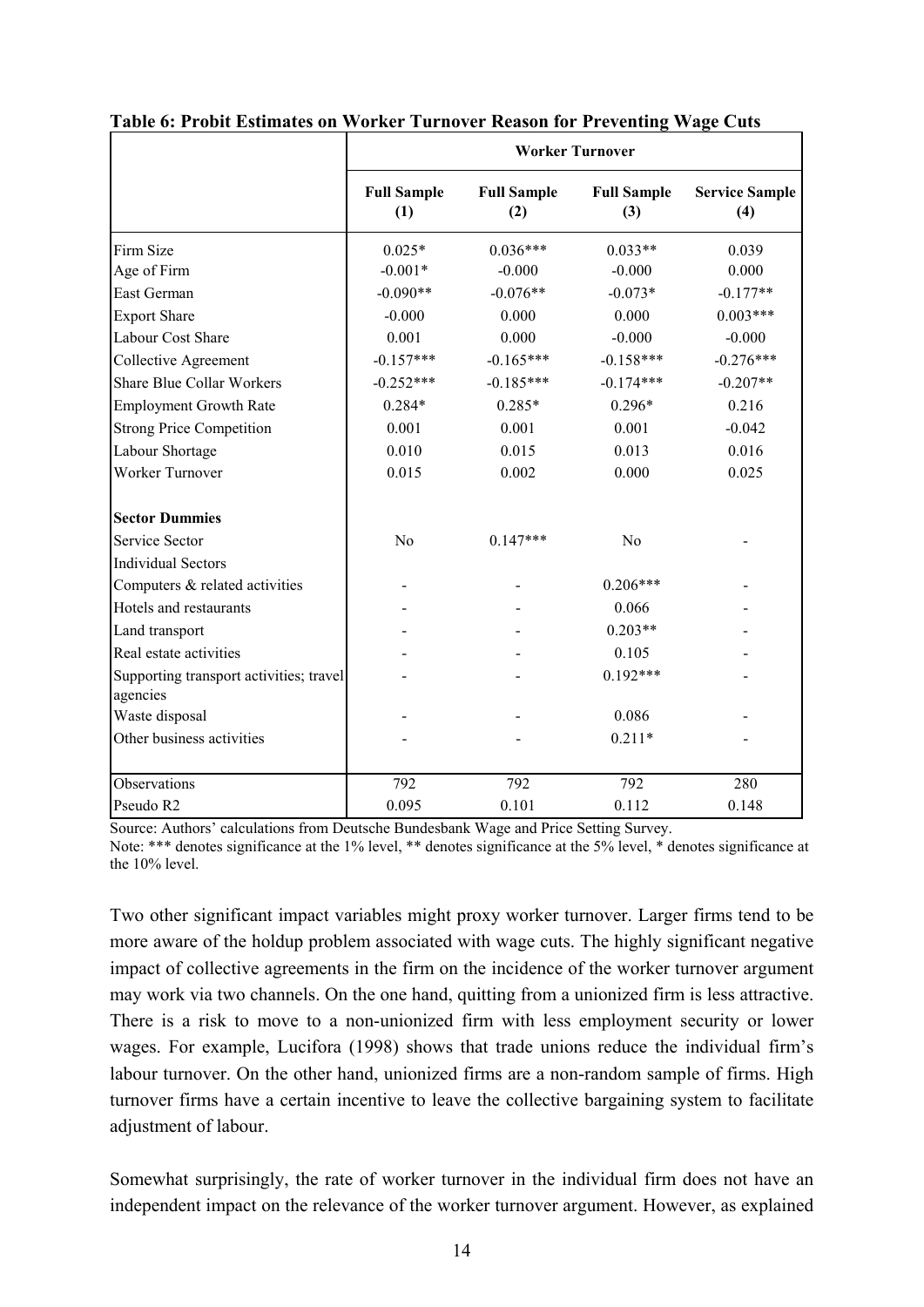above, the significant impact factors probably already cover much of the variation in quit rates across firms.

The different observed firm specific characteristics do not explain the different prevalence of the excess worker turnover argument in services and manufacturing. The positive and significant sector gap estimated with model 2 (14.7 percentage points) is even slightly larger than the gap in the raw data (12.7 percentage points). As we control for individual firm level worker turnover, the estimated disparity might capture the general difference in worker turnover between sectors (18.4 percentage points, cf. Table 1). This interpretation is supported by the fact that the parameter on the worker turnover variable estimated on the full sample becomes smaller by inclusion of the services sector dummy, compare model 1 to models 2-3. Model 3 shows that the difference between services and manufacturing is mostly driven by the computer and land transport (including supporting activities) services, but also other business activities covering especially labour intensive branches like labour recruitment and provision of personnel, investigation and security activities, and call centre activities.

### **4. Conclusions**

According to the information obtained from a new and relatively large-scale survey covering firms in manufacturing and services, wage freezes appear rather frequently in Germany, especially in comparison to other European countries. Over the past five years, wage freezes instead of wage increases have occurred in about one in two firms. In comparison, wage cuts instead of wage increases are a rather rare event. They have occurred in only about one in seven firms. Taken together, the evidence suggests that German firms have become quite flexible during the last five years to adjust at the wage margin when poor business conditions required it.

Beyond these basic facts, we observe clearly distinct sector behaviour. Wage freezes are more frequent in services than in manufacturing, whereas wage cuts are less frequent. The significant sector differences do not vanish if one controls for individual firm characteristics influencing the incidence of wage freezes and wage cuts, notably coverage by collective agreements and the degree of price competition on the product market.

A reason preventing wage cuts that is especially important in this sector could explain fewer wage cuts in services, namely fear of excess worker turnover. According to our empirical estimates, this argument is mentioned much more frequently by services firms than by manufacturing firms, even after accounting for the differences in relevant firm characteristics. The sector specific effect probably reflects the fact that actual worker turnover rates in services are much higher – more than twice as high, in our data – than in manufacturing. With regard to the core reasons preventing wage cuts, i.e. efficiency wage arguments and institutional constraints, in contrast, we do not find any differences in firms' attitudes between sectors.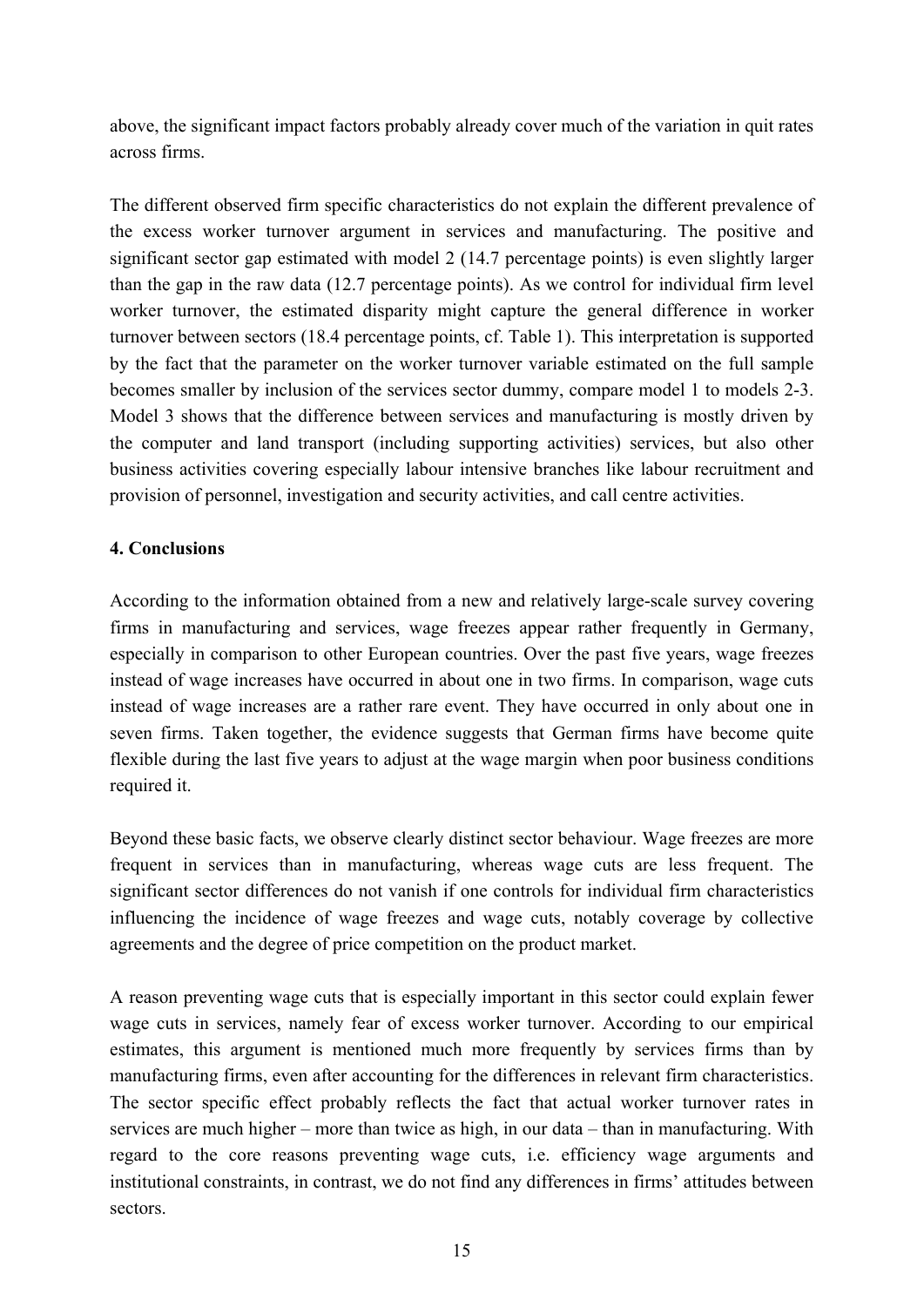#### **References**

Akerlof, G.A. (1982), Labor Contracts as Partial Gift Exchange, *Quarterly Journal of Economics*, 97, 543-569.

Agell, J. and H. Bennmarker (2007), Wage Incentives and Wage Rigidity: A Representative View from Within, *Labour Economics*, 14, 347-369.

Akerlof, G.A. and J.L. Yellen (1990), The Fair-Wage Effort Hypothesis and Unemployment, *Quarterly Journal of Economics*, 105, 255-283.

Azariades, C.(1975), Implicit Contract and Underemployment Equilibria, *Journal of Political Economy,* 83, 1183-1202.

Babecký, J., Du Caju, P., Kosma, D., Lawless, M., Messina, J. and T. Rõõm (2008), Downward Wage Rigidity and Alternative Margins of Adjustment: Survey Evidence from European Firms, *Paper presented at the ECB Conference "Findings from the Wage Dynamics Network" in Frankfurt, June 24-25 2008*.

Bauer, T., Bonin, H. and U. Sunde (2003), Real and Nominal Wage Rigidities and the Rate of Inflation: Evidence from West German Micro Data. *IZA Discussion Paper* No. 959.

Bauer, T., Bonin, H., Goette, L. and U. Sunde (2007), Real and Nominal Wage Rigidities and the Rate of Inflation: Evidence from West German Micro Data, *Economic Journal,* 117, 508- 529*.*

Beissinger, T. and C. Knoppik (2001), Downward Nominal Wage Rigidity in West-German Earnings 1975-1995, *German Economic Review,* 2 (4), 385-418.

Bewley, T.F. (1999), *Why Do Wages Not Fall During a Recession?,* Harvard University Press.

Bläs, B. (2008), *Analyse der Abwärtsnominallohnstarrheit in Mikrodaten*, Dissertation, http://www.opus-bayern.de/uni-regensburg/volltexte/2008/956/pdf/Diss\_Druckversion.pdf.

Blinder, A. and D.H. Choi (1990), A Shred of Evidence on Theories of Wage Stickiness, *Quarterly Journal of Economics*, 105(4), 1003-1015.

Campbell, C.M. and K.S. Kamlani (1997), The Reason for Wage Rigidity: Evidence from a Survey of Firms, *Quarterly Journal of Economics*, 112(3), 759-789.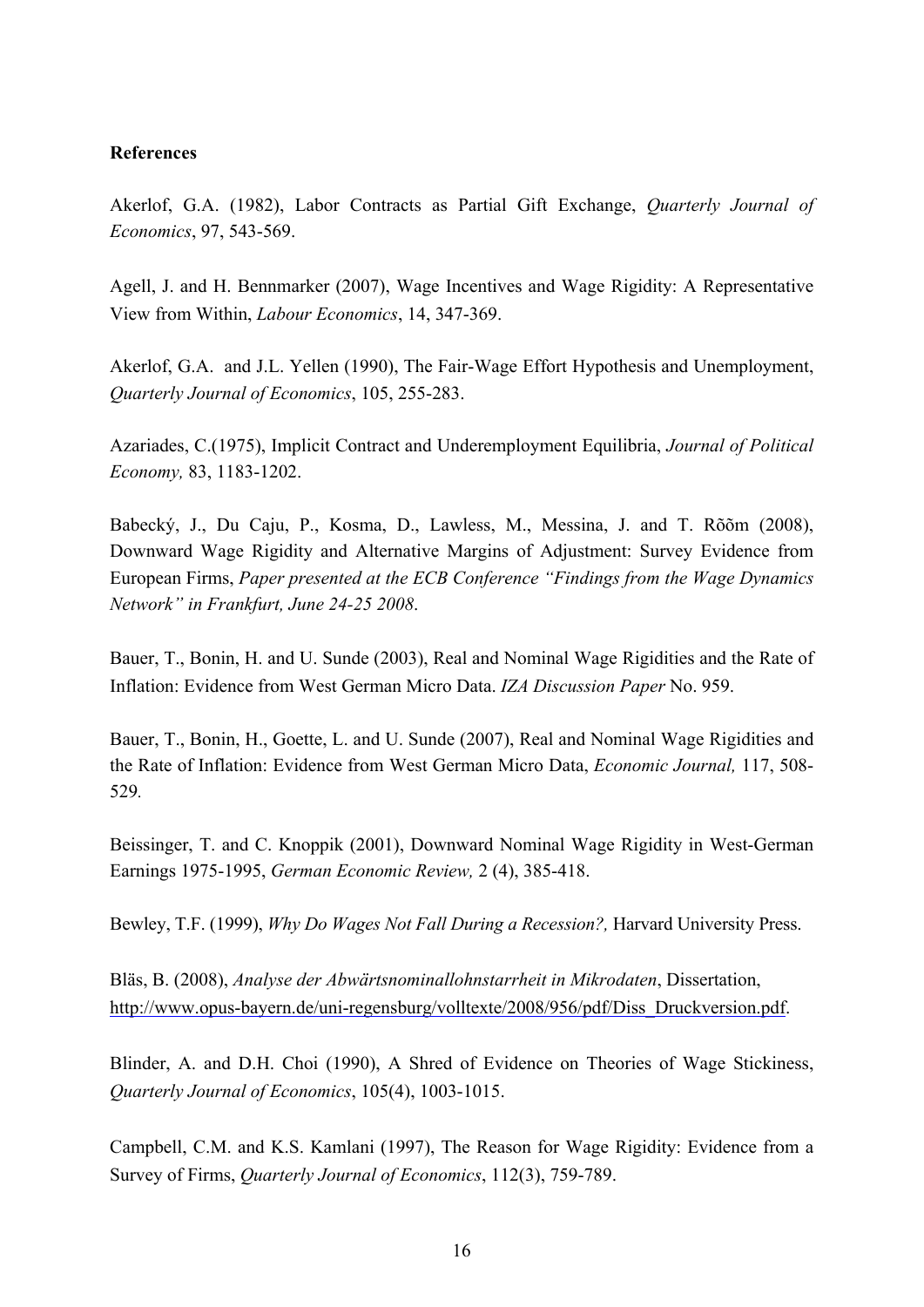Corneließen, T. and O. Huebler (2008), Downward Wage Rigidity and Job Mobility, *Empirical Economics*, 34, 205-230.

Druant, M., Fabiani, S., Kezdi, G., Lamo, A., Martins, F. and R. Sabattini (2008), How are Firms' Wages and Prices Linked: Survey Evidence in Europe, *Paper presented at the ECB Conference "Findings from the Wage Dynamics Network" in Frankfurt, June 24-25, 2008*.

Franz, W. and F. Pfeiffer (2005), A Note on Labor Contracts and Wage Rigidities: An Empirical Investigation Using Survey Data, *Applied Economics Quarterly*, 51(2), 219-227.

Franz, W. and F. Pfeiffer (2006), Reasons for Wage Rigidity in Germany, *LABOUR - Review of Labour Economics and Industrial Relations*, 20 (2), 255-284.

Fuss, C. and L. Wintr (2008), Rigid Wages and Flexible Labour? Firm-level Evidence Based on Productivity for Belgium, *Paper presented at the ECB Conference "Findings from the Wage Dynamics Network" in Frankfurt, June 24-25, 2008*.

Kahn, S. (1997), Evidence of Nominal Wage Stickiness from Microdata, *American Economic Review,* 87(5), 993-1008.

Kaufman, R.T. (1984), On Wage Stickiness in Britain's Competitive Sector, *British Journal of Industrial Relations*, 22(1), 101-112.

Knoppik, C. and T. Beissinger (2005), Downward Nominal Wage Rigidity in Europe: An Analysis of European Micro Data from the ECHP 1994-2001, *IZA Discussion Paper No*. 1492.

Lindbeck, A. and D. Snower (1988), *The Insider-Outsider Theory of Employment and Unemployment, Cambridge*, Mass.

Lucifora, C. (1998), The Impact of Unions on Labour Turnover in Italy: Evidence from Establishment Level Data, *International Journal of Industrial Organization*, 16, 353-376.

Messina, J., Du Caju, P., Duarte, C.F., Izquierdo, M. and N.L. Hansen (2008), The Causes and Consequences of Nominal and Real Wage Rigidity: A Sectoral Approach, *Paper presented at the ECB Conference "Findings from the Wage Dynamics Network" in Frankfurt, June 24-25, 2008*.

Pfeiffer, F. (2003), *Lohnrigiditäten im gemischten Lohnbildungssystem*, Baden-Baden, Nomos.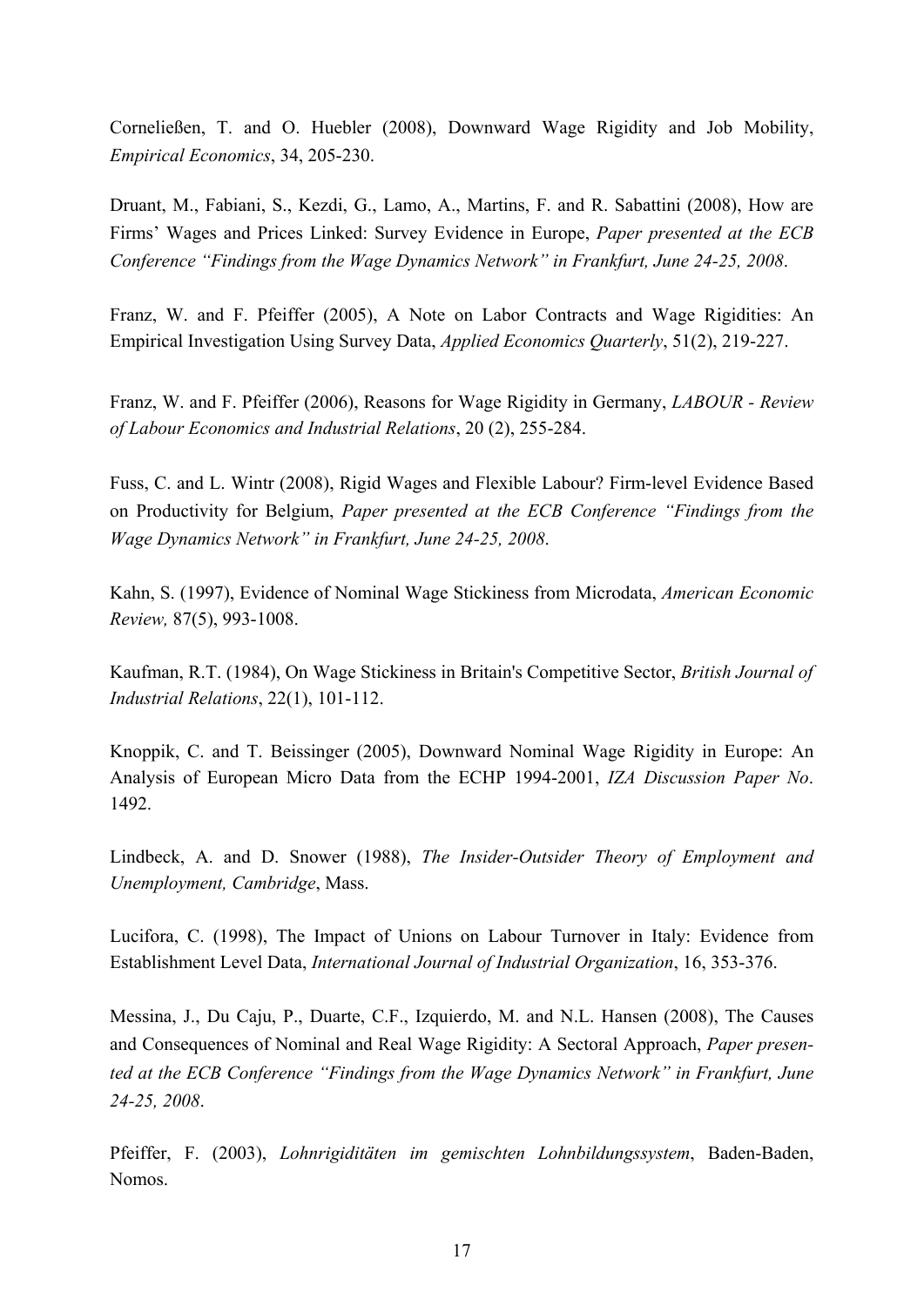Rosen., S. (1985), Implicit Contracts: A Survey, *Journal of Economic Literature,* 23, 1144- 1175.

Salop, S.C. (1979), A Model of the Natural Rate of Unemployment, *American Economic Review*, 69, 117-125.

Schlicht, E. (1978), Labour Turnover, Wage Structure and Natural Unemployment, *Zeitschrift für die gesamte Staatswissenschaft (JITE)*, 134, 337-346.

Shapiro, C. and J.E. Stiglitz (1984), Equilibrium and Unemployment as a Worker Discipline Device, *American Economic Review*, 74, 433-444.

Weiss, A. (1991), *Efficiency Wages: Models of Unemployment, Layoffs, and Wage Dispersion*, Oxford.

Zoega, G. and T. Karlsson (2006), Does Wage Compression Explain Rigid Money Wages?, *Economics Letters*, 93, 111-115.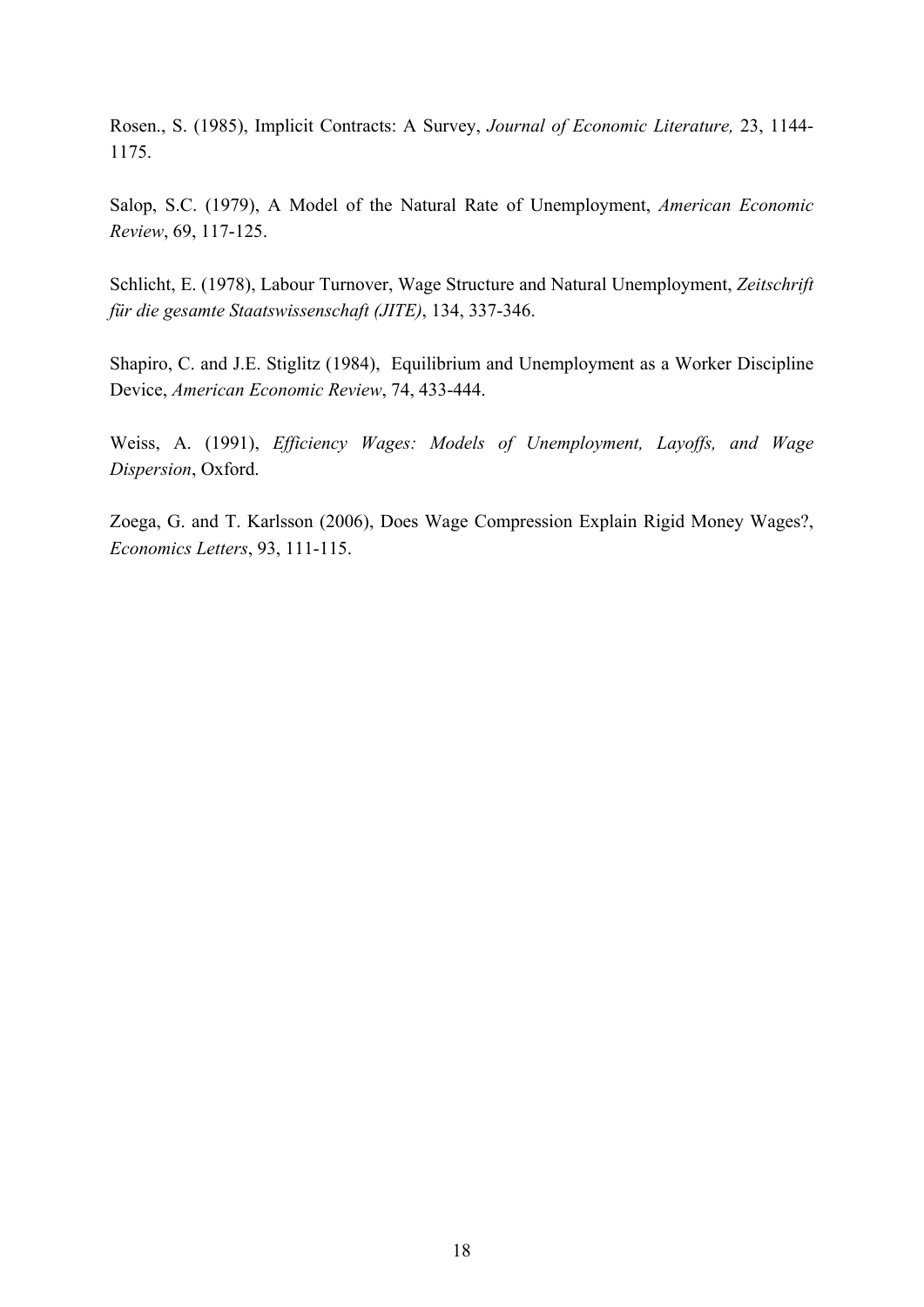# **Appendix**

|                                                     | Hotels and<br>restaurants | Land<br>transport | Supporting<br>transport<br>activities;<br>travel<br>agencies | Real estate<br>activities | Computers $\&$<br>related<br>activities | Other<br>business<br>activities |
|-----------------------------------------------------|---------------------------|-------------------|--------------------------------------------------------------|---------------------------|-----------------------------------------|---------------------------------|
| Hotels and restaurants                              | --                        | --                |                                                              |                           |                                         |                                 |
| Land transport                                      | 2.158                     |                   |                                                              |                           |                                         |                                 |
| Supporting transport<br>activities; travel agencies | $-0.805$                  | 2.958             |                                                              |                           |                                         |                                 |
| Real estate activities                              | 2.819                     | $-0.753$          | 3.615                                                        |                           |                                         |                                 |
| Computers & related activities                      | $-4.466$                  | 6.578             | $-3.668$                                                     | $-7.212$                  |                                         |                                 |
| Other business activities                           | 3.337                     | $-1.192$          | $-4.129$                                                     | $-0.526$                  | $-7.707$                                |                                 |
| Waste disposal                                      | 4.156                     | 2.027             | 4.940                                                        | 1.364                     | 8.482                                   | 0.839                           |

## **A.1 Tests on the Equality of Sample Means**

Note: The table presents t-statistics. Bold font is used where there is significant difference within services.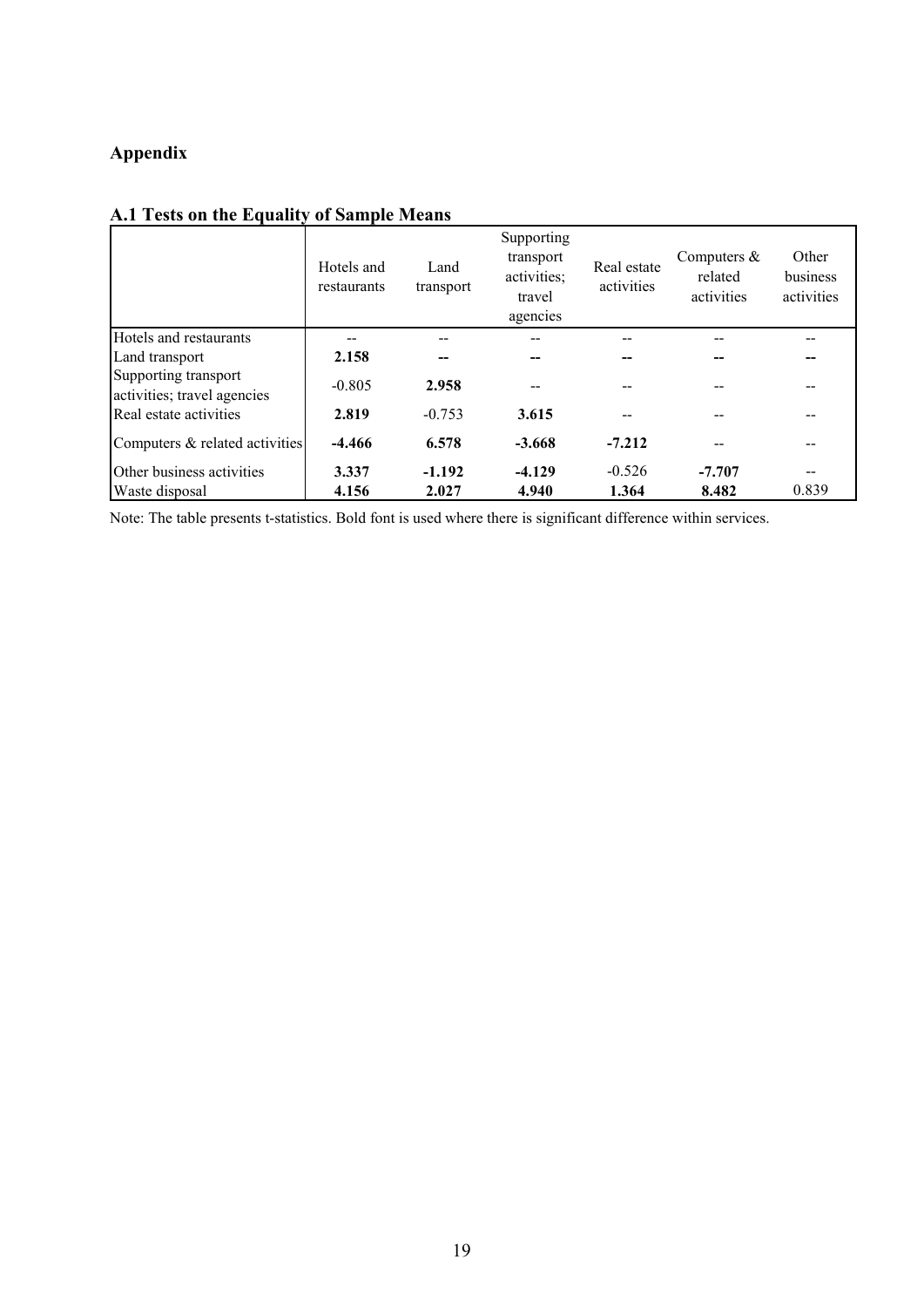|                                                     |                              | <b>Collective Agreement</b>  |                              | <b>Efficiency and Morale</b> |                              |                              |
|-----------------------------------------------------|------------------------------|------------------------------|------------------------------|------------------------------|------------------------------|------------------------------|
|                                                     | Full<br><b>Sample</b><br>(1) | Full<br><b>Sample</b><br>(2) | Full<br><b>Sample</b><br>(3) | Full<br><b>Sample</b><br>(1) | Full<br><b>Sample</b><br>(2) | Full<br><b>Sample</b><br>(3) |
| Firm Size                                           | $0.094***$                   | $0.093***$                   | $0.099***$                   | 0.018                        | 0.015                        | 0.016                        |
| Age of Firm                                         | 0.00                         | 0.001                        | 0.001                        | $-0.001$                     | $-0.001*$                    | $-0.001$                     |
| East German                                         | $-0.036$                     | $-0.036$                     | $-0.053$                     | $-0.012$                     | $-0.017$                     | $-0.020$                     |
| <b>Export Share</b>                                 | $-0.000$                     | $-0.000$                     | $-0.000$                     | $-0.001*$                    | $-0.001**$                   | $-0.001**$                   |
| Labour Cost Share                                   | $-0.001$                     | $-0.001$                     | 0.000                        | $-0.001$                     | $-0.000$                     | $-0.000$                     |
| <b>Collective Agreement</b>                         | $0.6***$                     | $0.601***$                   | $0.607***$                   | $-0.115***$                  | $-0.112***$                  | $-0.122***$                  |
| <b>Share Blue Collar Workers</b>                    | 0.071                        | 0.065                        | 0.101                        | $-0.034$                     | $-0.055$                     | $-0.067$                     |
| <b>Employment Growth Rate</b>                       | $-0.294$                     | $-0.295$                     | $-0.316$                     | $-0.078$                     | $-0.078$                     | $-0.078$                     |
| <b>Strong Price Competition</b>                     | 0.024                        | 0.023                        | 0.028                        | $-0.007$                     | $-0.007$                     | $-0.010$                     |
| Labour Shortage                                     | $-0.102*$                    | $-0.103*$                    | $-0.109**$                   | $-0.068*$                    | $-0.070*$                    | $-0.064$                     |
| Worker Turnover                                     | 0.066                        | 0.069                        | 0.092                        | 0.000                        | 0.005                        | 0.000                        |
| <b>Sector Dummies</b>                               |                              |                              |                              |                              |                              |                              |
| Service Sector                                      | N <sub>o</sub>               | $-0.014$                     | N <sub>o</sub>               | N <sub>o</sub>               | $-0.047$                     | No                           |
| <b>Individual Sectors</b>                           |                              |                              |                              |                              |                              |                              |
| Computers & related activities                      |                              |                              | $-0.023$                     |                              |                              | $-0.094$                     |
| Hotels and restaurants                              |                              |                              | $-0.103$                     |                              |                              | 0.081                        |
| Land transport                                      |                              |                              | 0.124                        |                              |                              | $-0.086$                     |
| Real estate activities                              |                              |                              | $0.319**$                    |                              |                              | $-0.048$                     |
| Supporting transport activities; travel<br>agencies |                              |                              | $-0.175**$                   |                              |                              | $-0.068$                     |
| Waste disposal                                      |                              |                              | $-0.042$                     |                              |                              | $-0.061$                     |
| Other business activities                           |                              |                              | $-0.078$                     |                              |                              | $-0.057$                     |
|                                                     |                              |                              |                              |                              |                              |                              |
| Observations                                        | 792                          | 792                          | 792                          | 792                          | 792                          | 792                          |
| Pseudo R2                                           | 0.380                        | 0.380                        | 0.394                        | 0.026                        | 0.028                        | 0.032                        |

### **A.2 Probit Estimates on Collective Agreement and on Efficiency and Morale as Reasons for Preventing Wage Cuts**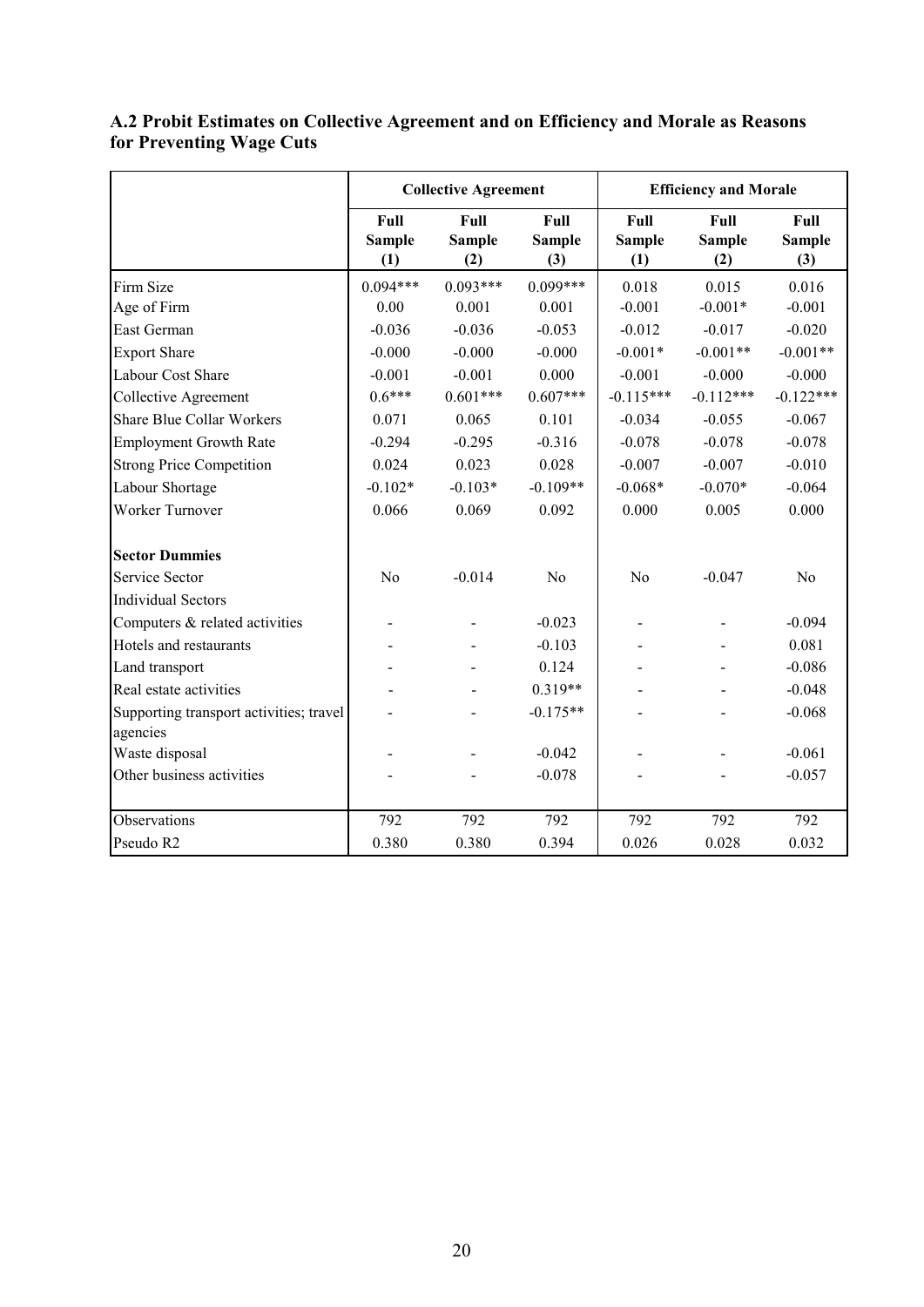# **The following Discussion Papers have been published since 2007:**

## **Series 1: Economic Studies**

| 01 | 2007 | The effect of FDI on job separation                                                                                                         | Sascha O. Becker<br>Marc-Andreas Mündler                          |
|----|------|---------------------------------------------------------------------------------------------------------------------------------------------|-------------------------------------------------------------------|
| 02 | 2007 | Threshold dynamics of short-term interest rates:<br>empirical evidence and implications for the<br>term structure                           | Theofanis Archontakis<br>Wolfgang Lemke                           |
| 03 | 2007 | Price setting in the euro area:<br>some stylised facts from individual<br>producer price data                                               | Dias, Dossche, Gautier<br>Hernando, Sabbatini<br>Stahl, Vermeulen |
| 04 | 2007 | Unemployment and employment protection<br>in a unionized economy with search frictions                                                      | Nikolai Stähler                                                   |
| 05 | 2007 | End-user order flow and exchange rate dynamics S. Reitz, M. A. Schmidt                                                                      | M. P. Taylor                                                      |
| 06 | 2007 | Money-based interest rate rules:<br>lessons from German data                                                                                | C. Gerberding<br>F. Seitz, A. Worms                               |
| 07 | 2007 | Moral hazard and bail-out in fiscal federations:<br>evidence for the German Länder                                                          | Kirsten H. Heppke-Falk<br>Guntram B. Wolff                        |
| 08 | 2007 | An assessment of the trends in international<br>price competitiveness among EMU countries                                                   | Christoph Fischer                                                 |
| 09 | 2007 | Reconsidering the role of monetary indicators<br>for euro area inflation from a Bayesian<br>perspective using group inclusion probabilities | Michael Scharnagl<br>Christian Schumacher                         |
| 10 | 2007 | A note on the coefficient of determination in<br>regression models with infinite-variance variables Mico Loretan                            | Jeong-Ryeol Kurz-Kim                                              |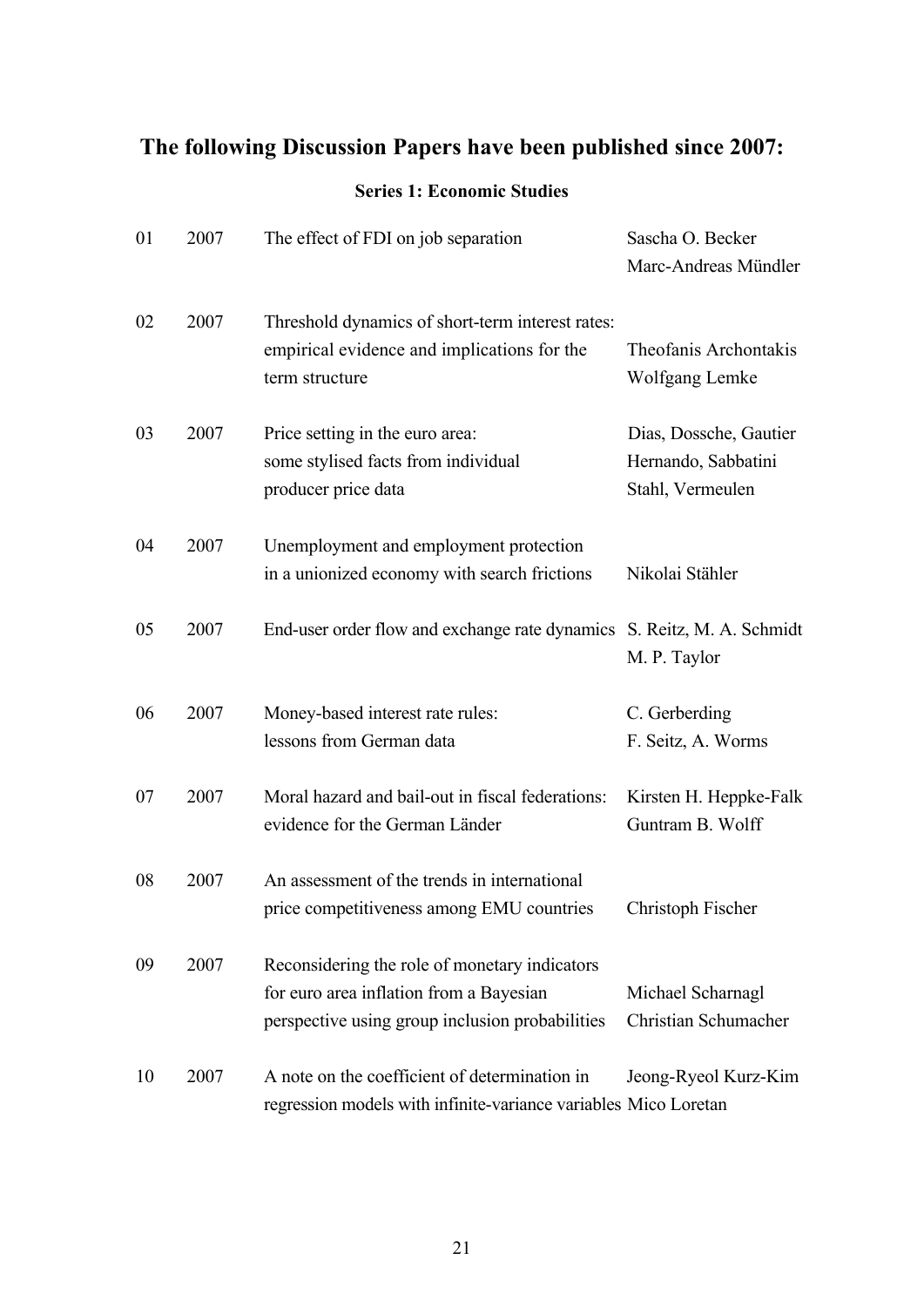| 11 | 2007 | Exchange rate dynamics in a target zone -           | <b>Christian Bauer</b>       |
|----|------|-----------------------------------------------------|------------------------------|
|    |      | a heterogeneous expectations approach               | Paul De Grauwe, Stefan Reitz |
| 12 | 2007 | Money and housing -                                 | Claus Greiber                |
|    |      | evidence for the euro area and the US               | Ralph Setzer                 |
| 13 | 2007 | An affine macro-finance term structure model        |                              |
|    |      | for the euro area                                   | Wolfgang Lemke               |
| 14 | 2007 | Does anticipation of government spending matter?    | Jörn Tenhofen                |
|    |      | Evidence from an expectation augmented VAR          | Guntram B. Wolff             |
| 15 | 2007 | On-the-job search and the cyclical dynamics         | Michael Krause               |
|    |      | of the labor market                                 | Thomas Lubik                 |
| 16 | 2007 | Heterogeneous expectations, learning and            |                              |
|    |      | European inflation dynamics                         | Anke Weber                   |
| 17 | 2007 | Does intra-firm bargaining matter for               | Michael Krause               |
|    |      | business cycle dynamics?                            | Thomas Lubik                 |
| 18 | 2007 | Uncertainty about perceived inflation target        | Kosuke Aoki                  |
|    |      | and monetary policy                                 | Takeshi Kimura               |
| 19 | 2007 | The rationality and reliability of expectations     |                              |
|    |      | reported by British households: micro evidence      | James Mitchell               |
|    |      | from the British household panel survey             | Martin Weale                 |
| 20 | 2007 | Money in monetary policy design under               |                              |
|    |      | uncertainty: the Two-Pillar Phillips Curve          | Günter W. Beck               |
|    |      | versus ECB-style cross-checking                     | Volker Wieland               |
| 21 | 2007 | Corporate marginal tax rate, tax loss carryforwards |                              |
|    |      | and investment functions – empirical analysis       |                              |
|    |      | using a large German panel data set                 | Fred Ramb                    |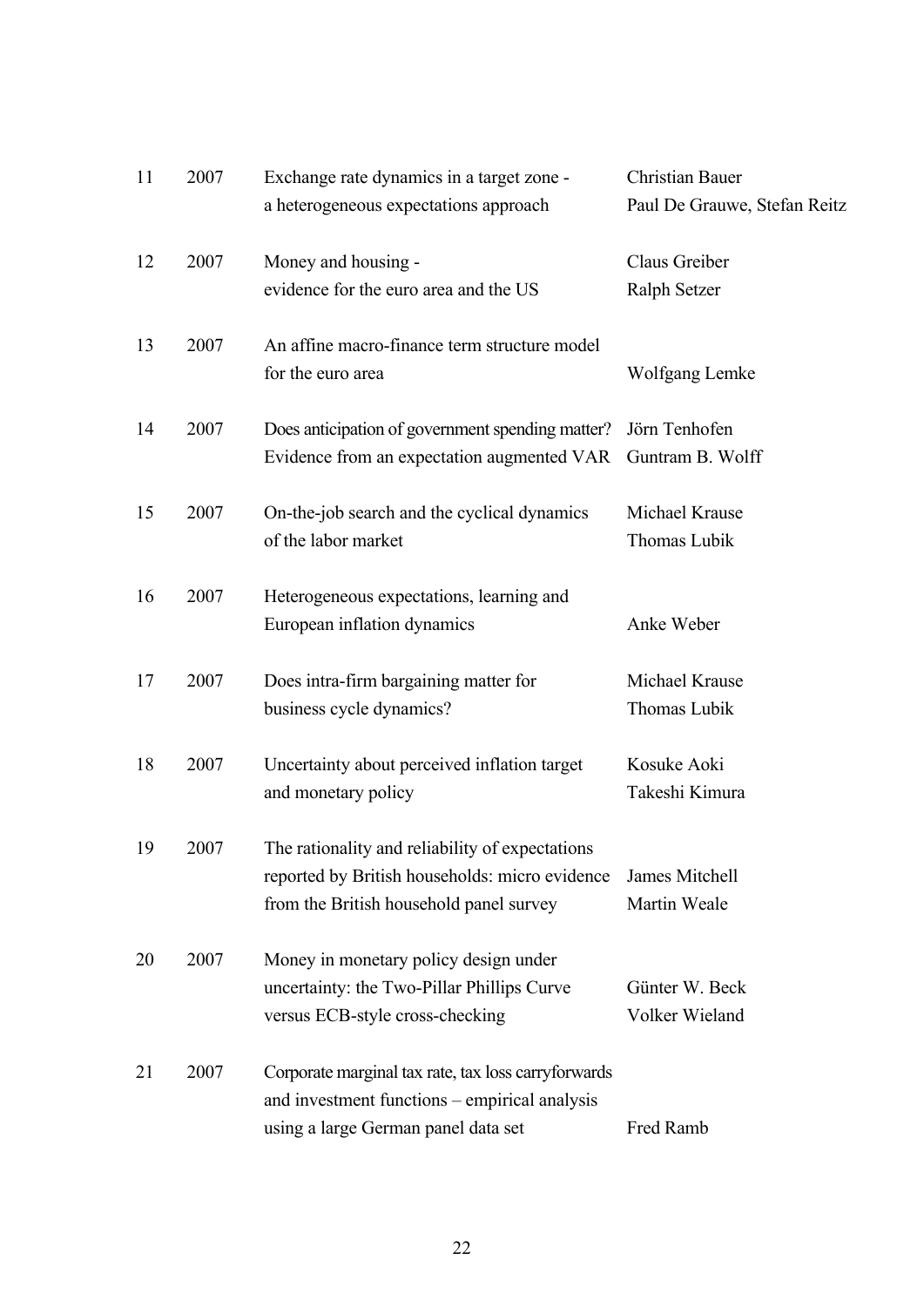| 22 | 2007 | Volatile multinationals? Evidence from the<br>labor demand of German firms                                                | Claudia M. Buch<br>Alexander Lipponer       |
|----|------|---------------------------------------------------------------------------------------------------------------------------|---------------------------------------------|
| 23 | 2007 | International investment positions and<br>exchange rate dynamics: a dynamic panel analysis                                | Michael Binder<br>Christian J. Offermanns   |
| 24 | 2007 | Testing for contemporary fiscal policy discretion<br>with real time data                                                  | Ulf von Kalckreuth<br>Guntram B. Wolff      |
| 25 | 2007 | Quantifying risk and uncertainty<br>in macroeconomic forecasts                                                            | Malte Knüppel<br>Karl-Heinz Tödter          |
| 26 | 2007 | Taxing deficits to restrain government<br>spending and foster capital accumulation                                        | Nikolai Stähler                             |
| 27 | 2007 | Spill-over effects of monetary policy $-$ a progress<br>report on interest rate convergence in Europe                     | Michael Flad                                |
| 28 | 2007 | The timing and magnitude of exchange rate<br>overshooting                                                                 | Hoffmann<br>Sondergaard, Westelius          |
| 29 | 2007 | The timeless perspective vs. discretion: theory and<br>monetary policy implications for an open economy Alfred V. Guender |                                             |
| 30 | 2007 | International cooperation on innovation: empirical Pedro Faria<br>evidence for German and Portuguese firms                | <b>Tobias Schmidt</b>                       |
| 31 | 2007 | Simple interest rate rules with a role for money                                                                          | M. Scharnagl<br>C. Gerberding, F. Seitz     |
| 32 | 2007 | Does Benford's law hold in economic<br>research and forecasting?                                                          | Stefan Günnel<br>Karl-Heinz Tödter          |
| 33 | 2007 | The welfare effects of inflation:<br>a cost-benefit perspective                                                           | Karl-Heinz Tödter<br><b>Bernhard Manzke</b> |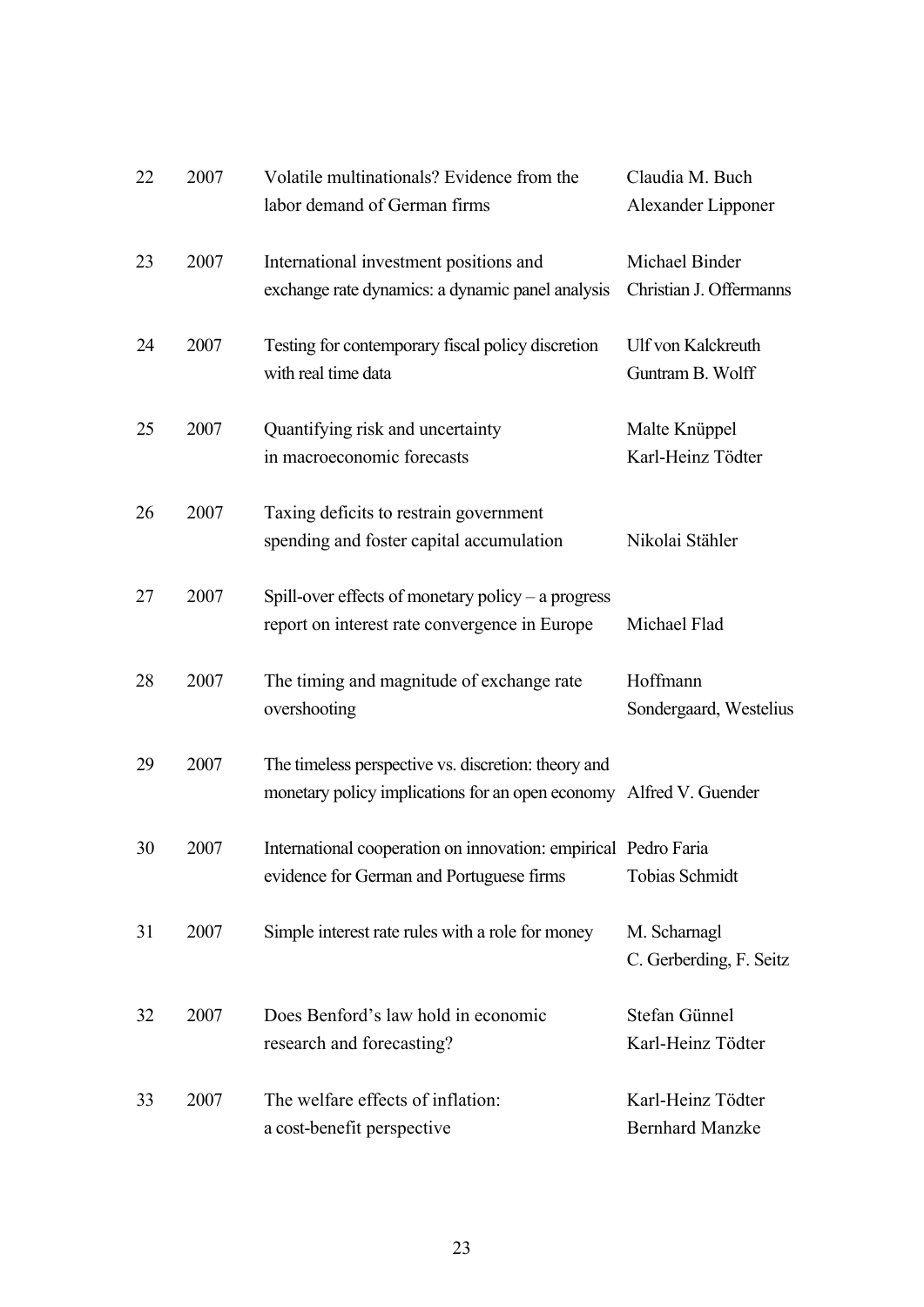| 34 | 2007 | Factor-MIDAS for now- and forecasting with                                                                         |                                                 |
|----|------|--------------------------------------------------------------------------------------------------------------------|-------------------------------------------------|
|    |      | ragged-edge data: a model comparison for<br>German GDP                                                             | Massimiliano Marcellino<br>Christian Schumacher |
| 35 | 2007 | Monetary policy and core inflation                                                                                 | Michele Lenza                                   |
| 01 | 2008 | Can capacity constraints explain<br>asymmetries of the business cycle?                                             | Malte Knüppel                                   |
| 02 | 2008 | Communication, decision-making and the<br>optimal degree of transparency of monetary<br>policy committees          | Anke Weber                                      |
| 03 | 2008 | The impact of thin-capitalization rules on<br>multinationals' financing and investment decisions Schreiber, Wamser | Buettner, Overesch                              |
| 04 | 2008 | Comparing the DSGE model with the factor model:<br>an out-of-sample forecasting experiment                         | Mu-Chun Wang                                    |
| 05 | 2008 | Financial markets and the current account -<br>emerging Europe versus emerging Asia                                | Sabine Herrmann<br><b>Adalbert Winkler</b>      |
| 06 | 2008 | The German sub-national government bond<br>market: evolution, yields and liquidity                                 | Alexander Schulz<br>Guntram B. Wolff            |
| 07 | 2008 | Integration of financial markets and national<br>price levels: the role of exchange rate volatility                | Mathias Hoffmann<br>Peter Tillmann              |
| 08 | 2008 | Business cycle evidence on firm entry                                                                              | Vivien Lewis                                    |
| 09 | 2008 | Panel estimation of state dependent adjustment<br>when the target is unobserved                                    | Ulf von Kalckreuth                              |
| 10 | 2008 | Nonlinear oil price dynamics -<br>a tale of heterogeneous speculators?                                             | Stefan Reitz<br><b>Ulf Slopek</b>               |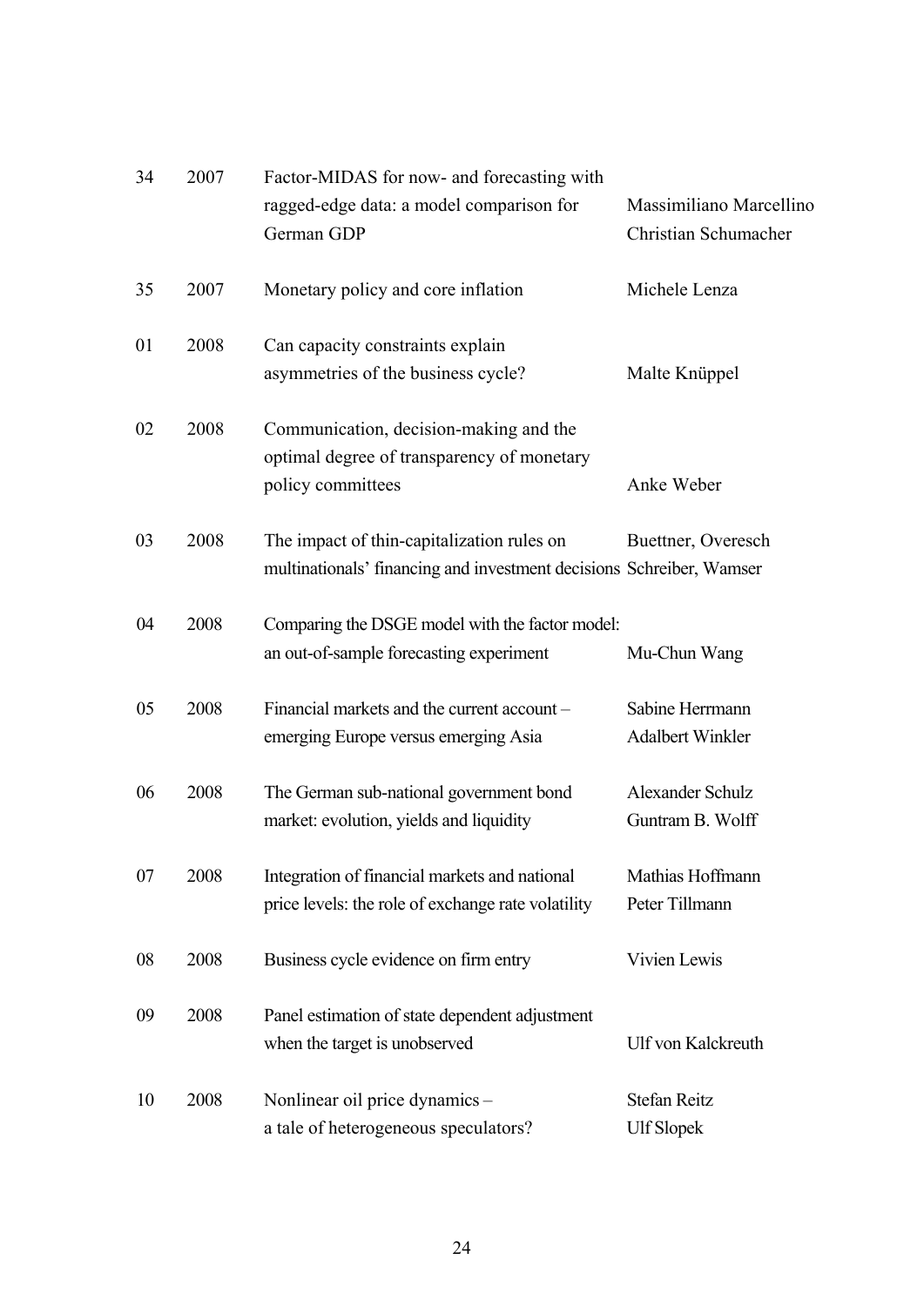| 11 | 2008 | Financing constraints, firm level adjustment<br>of capital and aggregate implications                               | Ulf von Kalckreuth                                        |
|----|------|---------------------------------------------------------------------------------------------------------------------|-----------------------------------------------------------|
| 12 | 2008 | Sovereign bond market integration:<br>the euro, trading platforms and globalization                                 | Alexander Schulz<br>Guntram B. Wolff                      |
| 13 | 2008 | Great moderation at the firm level?<br>Unconditional versus conditional output<br>volatility                        | Claudia M. Buch<br>Jörg Döpke<br>Kerstin Stahn            |
| 14 | 2008 | How informative are macroeconomic<br>risk forecasts? An examination of the<br>Bank of England's inflation forecasts | Malte Knüppel<br>Guido Schultefrankenfeld                 |
| 15 | 2008 | Foreign (in)direct investment and<br>corporate taxation                                                             | Georg Wamser                                              |
| 16 | 2008 | The global dimension of inflation – evidence<br>from factor-augmented Phillips curves                               | Sandra Eickmeier<br>Katharina Moll                        |
| 17 | 2008 | Global business cycles:<br>convergence or decoupling?                                                               | M. Ayhan Kose<br>Christopher Otrok, Ewar Prasad           |
| 18 | 2008 | Restrictive immigration policy<br>in Germany: pains and gains<br>foregone?                                          | Gabriel Felbermayr<br>Wido Geis<br>Wilhelm Kohler         |
| 19 | 2008 | International portfolios, capital<br>accumulation and foreign assets<br>dynamics                                    | Nicolas Coeurdacier<br>Robert Kollmann<br>Philippe Martin |
| 20 | 2008 | Financial globalization and<br>monetary policy                                                                      | Michael B. Devereux<br>Alan Sutherland                    |
| 21 | 2008 | Banking globalization, monetary<br>transmission and the lending channel                                             | Nicola Cetorelli<br>Linda S. Goldberg                     |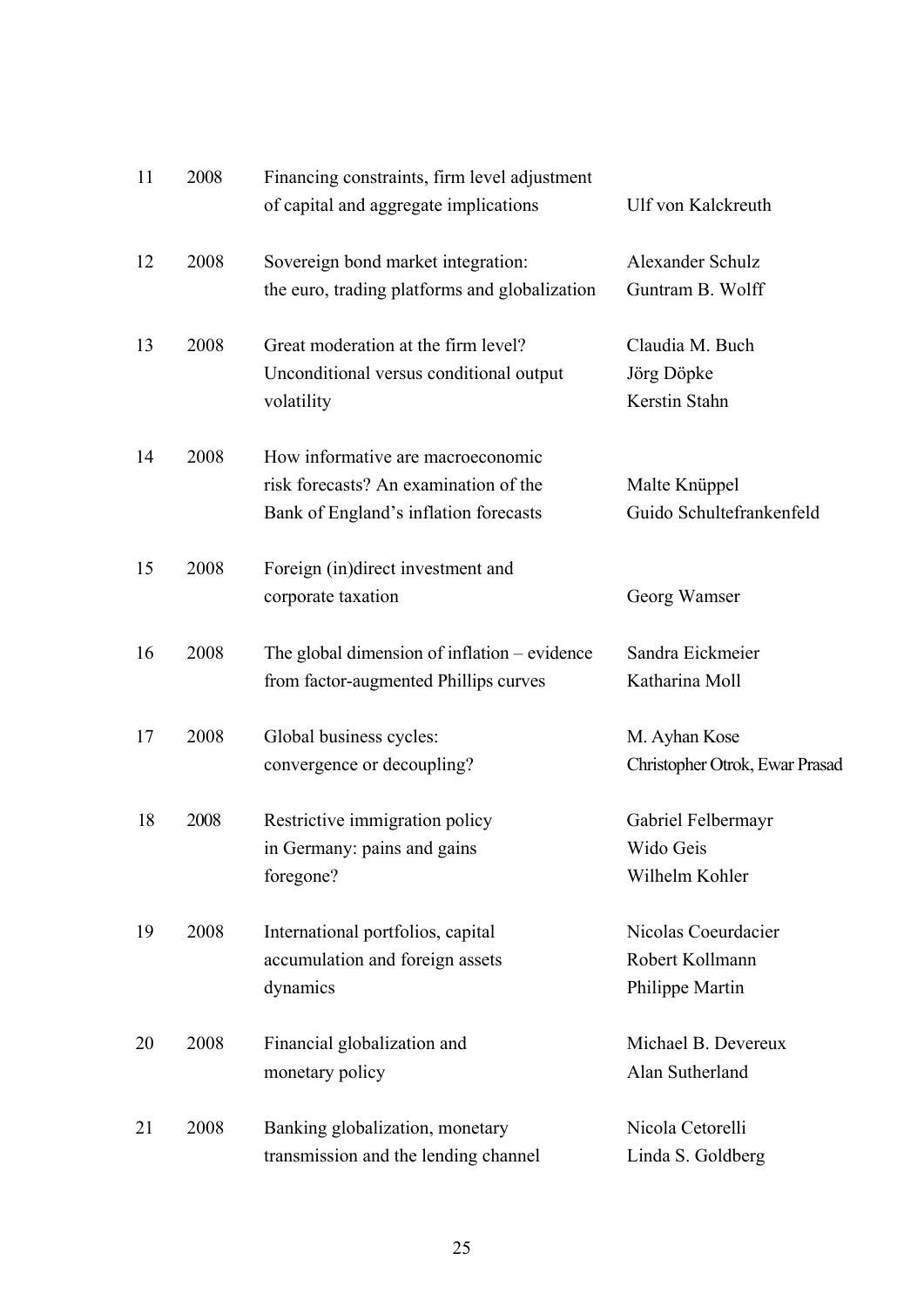| 22 | 2008 | Financial exchange rates and international                                             | Philip R. Lane                        |
|----|------|----------------------------------------------------------------------------------------|---------------------------------------|
|    |      | currency exposures                                                                     | Jay C. Shambaugh                      |
| 23 | 2008 | Financial integration, specialization<br>and systemic risk                             | F. Fecht, H. P. Grüner<br>P. Hartmann |
| 24 | 2008 | Sectoral differences in wage freezes and<br>wage cuts: evidence from a new firm survey | Daniel Radowski<br>Holger Bonin       |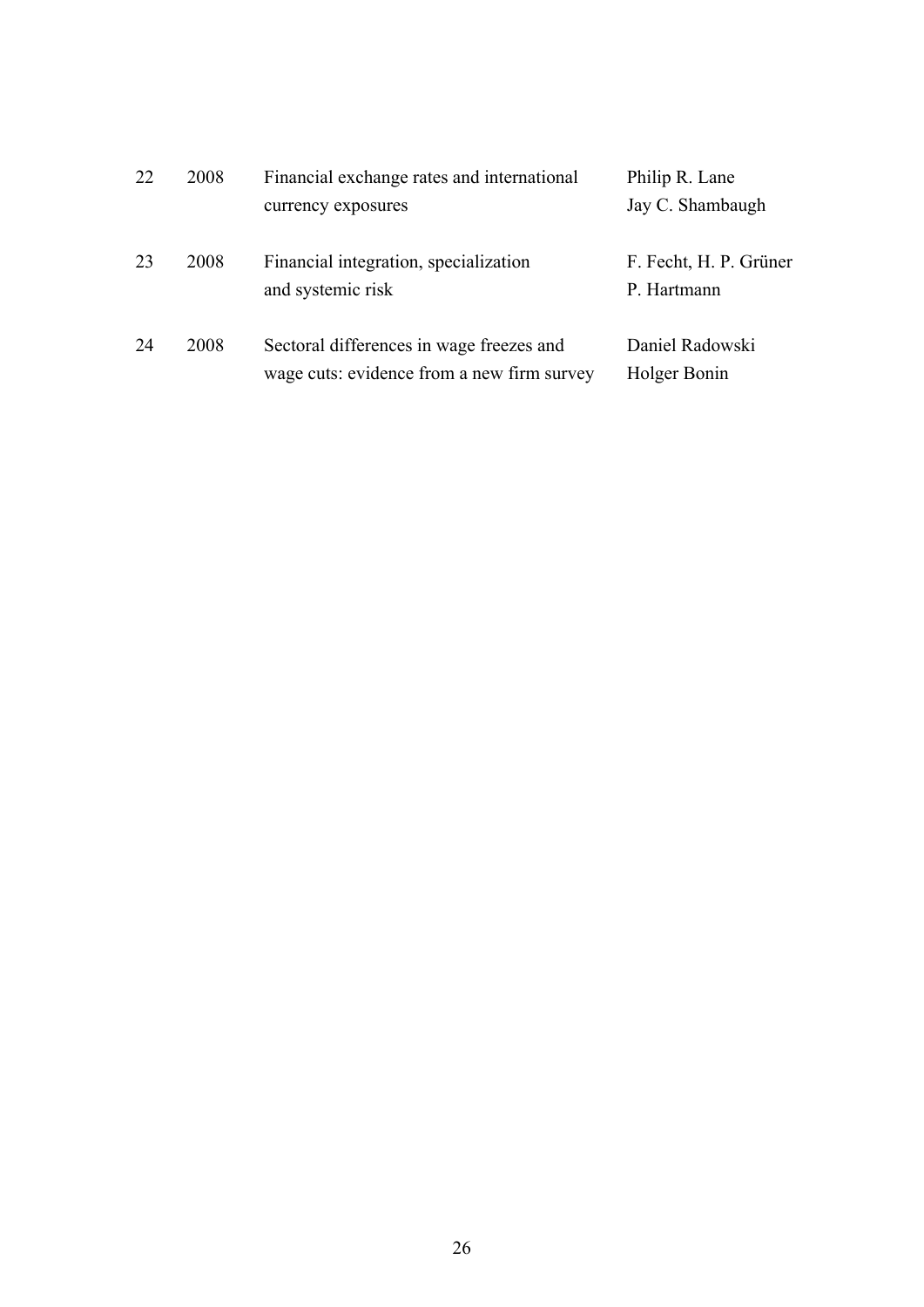## **Series 2: Banking and Financial Studies**

| 01 | 2007 | Granularity adjustment for Basel II                                                                              | Michael B. Gordy<br>Eva Lütkebohmert              |
|----|------|------------------------------------------------------------------------------------------------------------------|---------------------------------------------------|
| 02 | 2007 | Efficient, profitable and safe banking:<br>an oxymoron? Evidence from a panel<br>VAR approach                    | Michael Koetter<br>Daniel Porath                  |
| 03 | 2007 | Slippery slopes of stress: ordered failure<br>events in German banking                                           | Thomas Kick<br>Michael Koetter                    |
| 04 | 2007 | Open-end real estate funds in Germany -<br>genesis and crisis                                                    | C. E. Bannier<br>F. Fecht, M. Tyrell              |
| 05 | 2007 | Diversification and the banks'<br>risk-return-characteristics – evidence from<br>loan portfolios of German banks | A. Behr, A. Kamp<br>C. Memmel, A. Pfingsten       |
| 06 | 2007 | How do banks adjust their capital ratios?<br><b>Evidence from Germany</b>                                        | Christoph Memmel<br>Peter Raupach                 |
| 07 | 2007 | Modelling dynamic portfolio risk using<br>risk drivers of elliptical processes                                   | Rafael Schmidt<br>Christian Schmieder             |
| 08 | 2007 | Time-varying contributions by the corporate bond<br>and CDS markets to credit risk price discovery               | Niko Dötz                                         |
| 09 | 2007 | Banking consolidation and small business<br>finance – empirical evidence for Germany                             | K. Marsch, C. Schmieder<br>K. Forster-van Aerssen |
| 10 | 2007 | The quality of banking and regional growth                                                                       | Hasan, Koetter, Wedow                             |
| 11 | 2007 | Welfare effects of financial integration                                                                         | Fecht, Grüner, Hartmann                           |
| 12 | 2007 | The marketability of bank assets and managerial<br>rents: implications for financial stability                   | Falko Fecht<br>Wolf Wagner                        |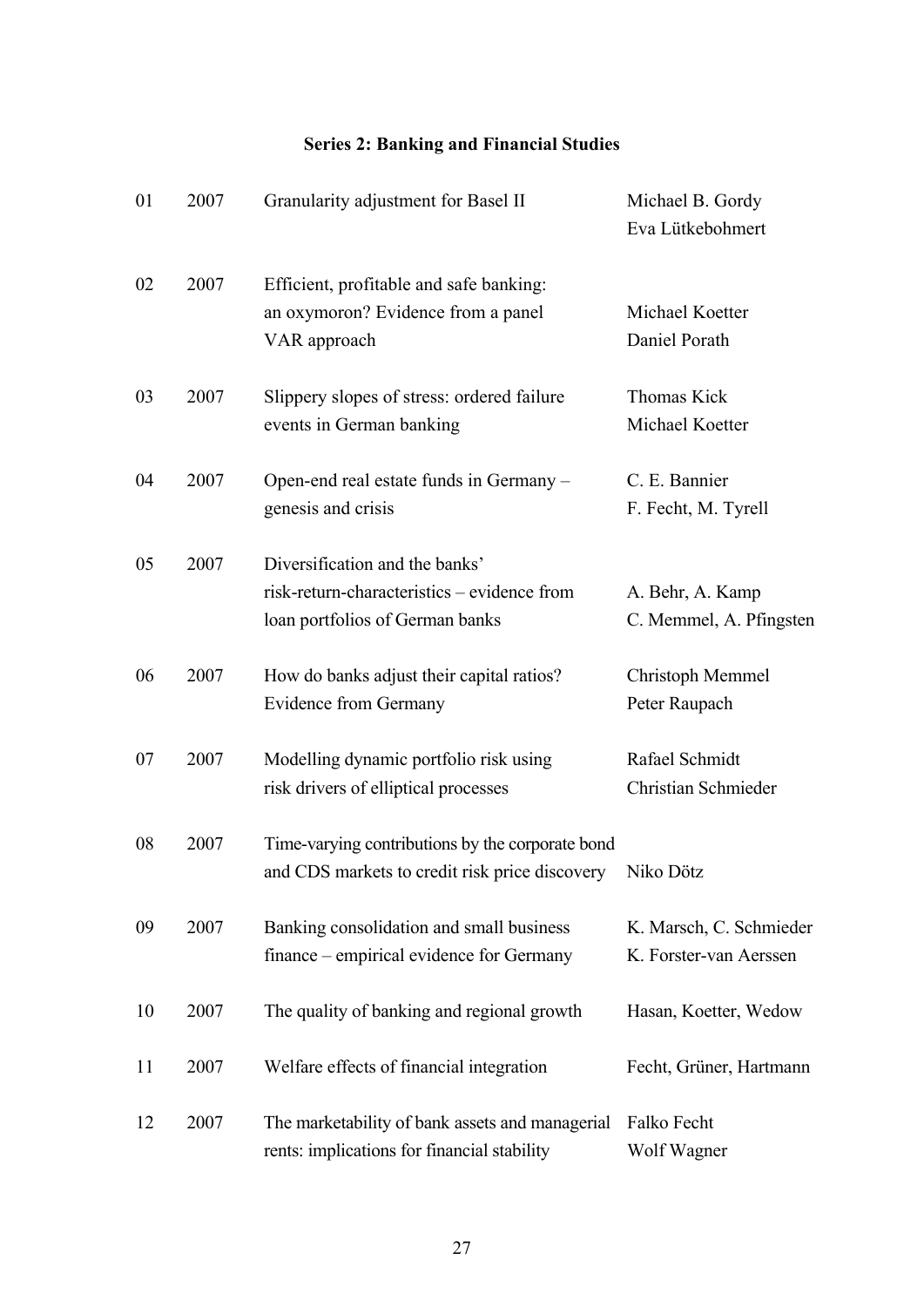| 13 | 2007 | Asset correlations and credit portfolio risk –<br>an empirical analysis                                           | K. Düllmann, M. Scheicher<br>C. Schmieder        |
|----|------|-------------------------------------------------------------------------------------------------------------------|--------------------------------------------------|
| 14 | 2007 | Relationship lending – empirical evidence<br>for Germany                                                          | C. Memmel<br>C. Schmieder, I. Stein              |
| 15 | 2007 | Creditor concentration: an empirical investigation                                                                | S. Ongena, G. Tümer-Alkan<br>N. von Westernhagen |
| 16 | 2007 | Endogenous credit derivatives and bank behaviour                                                                  | Thilo Pausch                                     |
| 17 | 2007 | Profitability of Western European banking<br>systems: panel evidence on structural and<br>cyclical determinants   | Rainer Beckmann                                  |
| 18 | 2007 | Estimating probabilities of default with<br>support vector machines                                               | W. K. Härdle<br>R. A. Moro, D. Schäfer           |
| 01 | 2008 | Analyzing the interest rate risk of banks<br>using time series of accounting-based data:<br>evidence from Germany | O. Entrop, C. Memmel<br>M. Wilkens, A. Zeisler   |
| 02 | 2008 | Bank mergers and the dynamics of<br>deposit interest rates                                                        | Ben R. Craig<br>Valeriya Dinger                  |
| 03 | 2008 | Monetary policy and bank distress:<br>an integrated micro-macro approach                                          | F. de Graeve<br>T. Kick, M. Koetter              |
| 04 | 2008 | Estimating asset correlations from stock prices<br>or default rates – which method is superior?                   | K. Düllmann<br>J. Küll, M. Kunisch               |
| 05 | 2008 | Rollover risk in commercial paper markets<br>and firms' debt maturity choice                                      | Felix Thierfelder                                |
| 06 | 2008 | The success of bank mergers revisited –<br>an assessment based on a matching strategy                             | Andreas Behr<br>Frank Heid                       |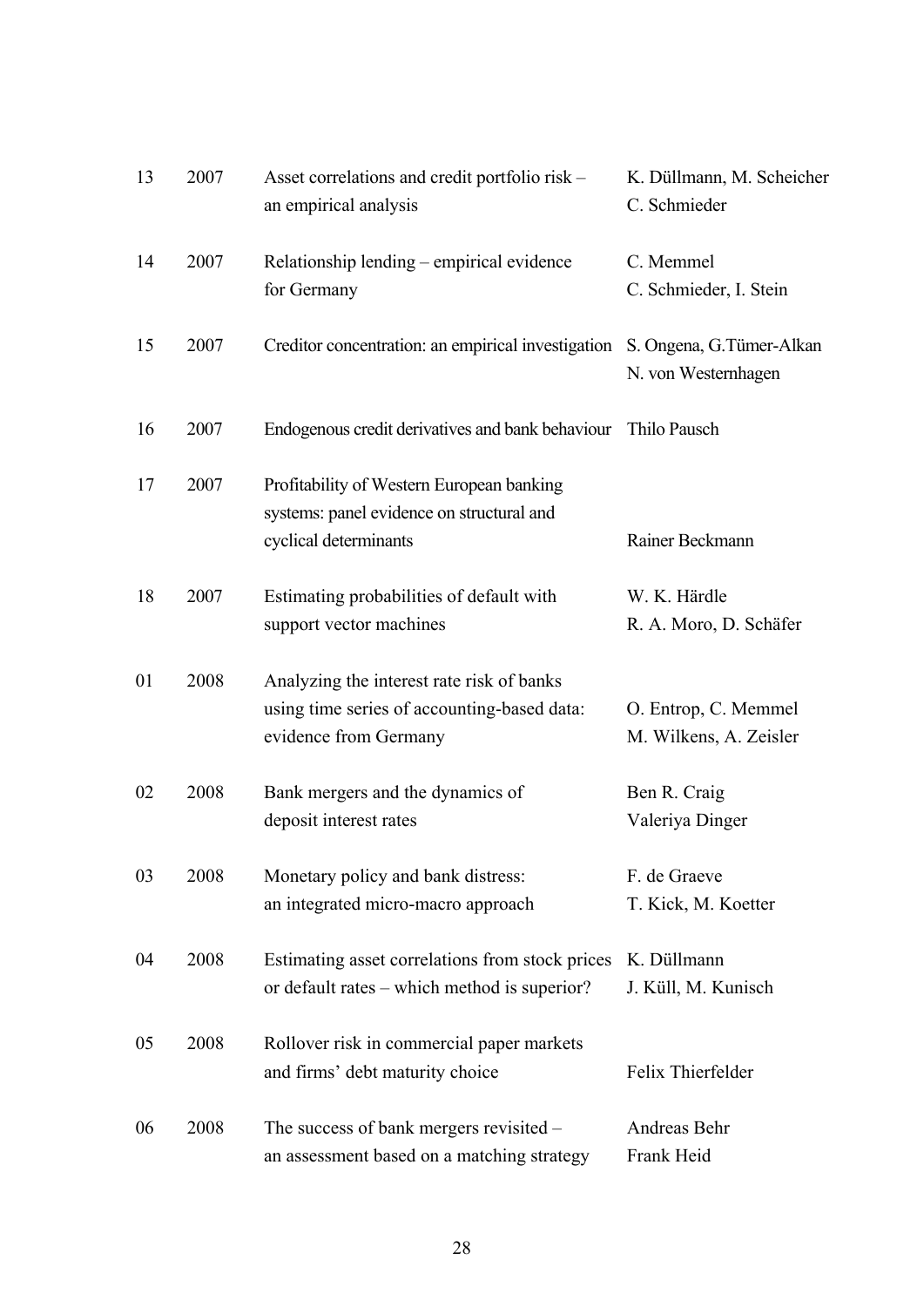| 07 | 2008 | Which interest rate scenario is the worst one for<br>a bank? Evidence from a tracking bank approach                                                                               |                                                  |
|----|------|-----------------------------------------------------------------------------------------------------------------------------------------------------------------------------------|--------------------------------------------------|
|    |      | for German savings and cooperative banks                                                                                                                                          | Christoph Memmel                                 |
| 08 | 2008 | Market conditions, default risk and<br>credit spreads                                                                                                                             | Dragon Yongjun Tang<br>Hong Yan                  |
| 09 | 2008 | The pricing of correlated default risk:<br>evidence from the credit derivatives market                                                                                            | Nikola Tarashev<br>Haibin Zhu                    |
| 10 | 2008 | Determinants of European banks'<br>engagement in loan securitization                                                                                                              | Christina E. Bannier<br>Dennis N. Hänsel         |
| 11 | 2008 | Interaction of market and credit risk: an analysis Klaus Böcker<br>of inter-risk correlation and risk aggregation                                                                 | Martin Hillebrand                                |
| 12 | 2008 | A value at risk analysis of credit default swaps B. Raunig, M. Scheicher                                                                                                          |                                                  |
| 13 | 2008 | Systemic bank risk in Brazil: an assessment of<br>correlated market, credit, sovereign and inter-<br>bank risk in an environment with stochastic<br>volatilities and correlations | Theodore M. Barnhill, Jr.<br>Marcos Rietti Souto |
| 14 | 2008 | Regulatory capital for market and credit risk inter- T. Breuer, M. Jandačka<br>action: is current regulation always conservative? K. Rheinberger, M. Summer                       |                                                  |
| 15 | 2008 | The implications of latent technology regimes<br>for competition and efficiency in banking                                                                                        | Michael Koetter<br>Tigran Poghosyan              |
| 16 | 2008 | The impact of downward rating momentum<br>on credit portfolio risk                                                                                                                | André Güttler<br>Peter Raupach                   |
| 17 | 2008 | Stress testing of real credit portfolios                                                                                                                                          | F. Mager, C. Schmieder                           |
| 18 | 2008 | Real estate markets and bank distress                                                                                                                                             | M. Koetter, T. Poghosyan                         |